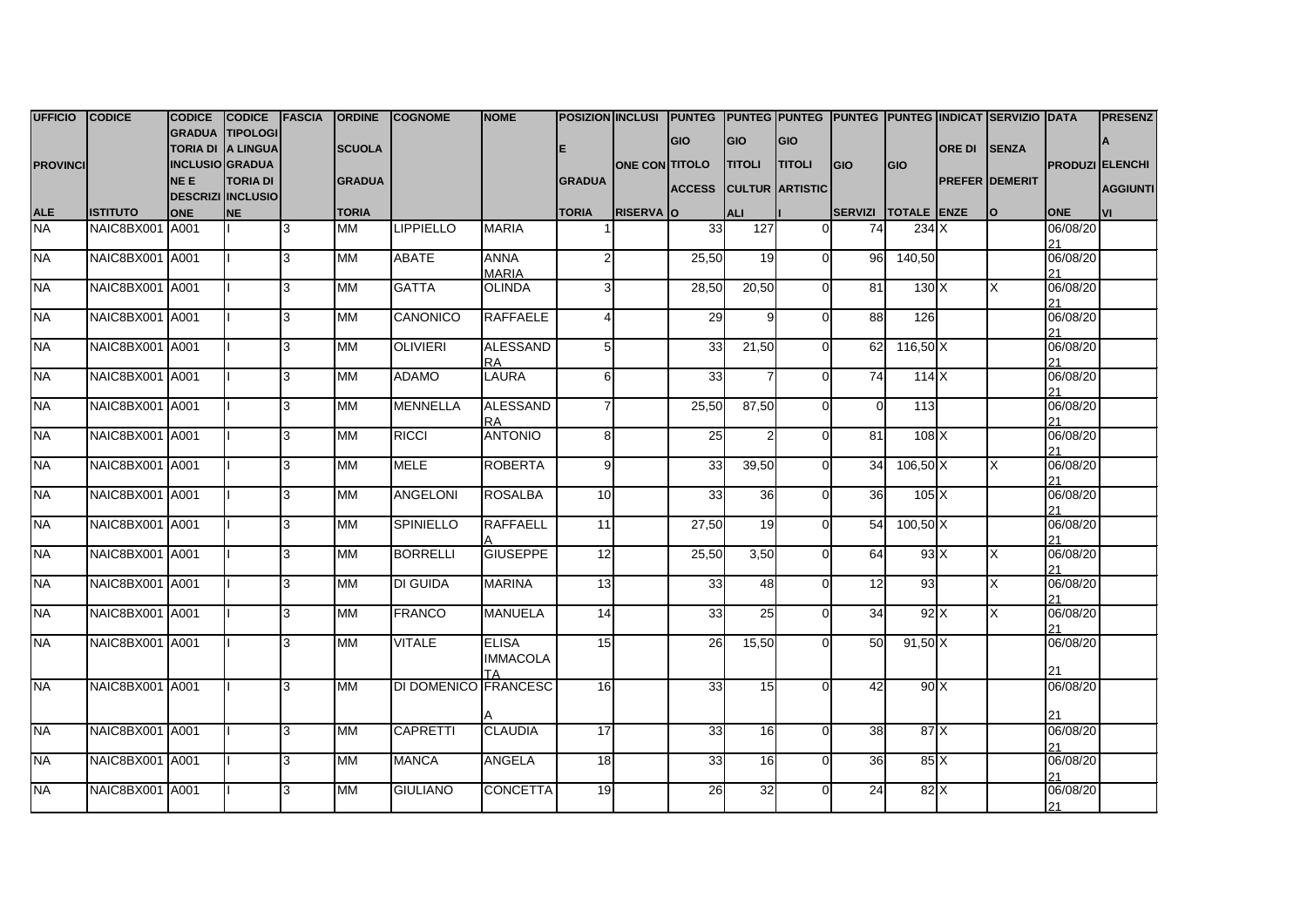| <b>NA</b> | NAIC8BX001 A001 |  | 13  | <b>MM</b>  | <b>TERRACCIAN ANNA</b><br>O |                                | 20              | 33    | 48             | $\Omega$ | $\overline{0}$  | 81X         |   | 06/08/20<br>21 |  |
|-----------|-----------------|--|-----|------------|-----------------------------|--------------------------------|-----------------|-------|----------------|----------|-----------------|-------------|---|----------------|--|
| <b>NA</b> | NAIC8BX001 A001 |  | l3  | <b>IMM</b> | <b>ZOLEO</b>                | <b>BARBARA</b>                 | $\overline{21}$ | 29    | 4,50           | $\Omega$ | 47              | 80,50 X     | X | 06/08/20<br>21 |  |
| <b>NA</b> | NAIC8BX001 A001 |  | 3   | MМ         | <b>CALIFANO</b>             | <b>IVANA</b>                   | 22              | 28,50 | $\overline{0}$ | $\Omega$ | 50              | 78,50 X     | X | 06/08/20       |  |
|           |                 |  |     |            |                             | <b>SERENA</b>                  |                 |       |                |          |                 |             |   | 21             |  |
| <b>NA</b> | NAIC8BX001 A001 |  | l3. | <b>MM</b>  | <b>MARRA</b>                | VALERIA                        | 23              | 33    | 11,50          | $\Omega$ | 33              | 77,50 X     |   | 06/08/20<br>21 |  |
| <b>NA</b> | NAIC8BX001 A001 |  | 3   | ΜМ         | <b>IAVARONE</b>             | <b>ROBERTA</b>                 | 24              | 29    | 20             | $\Omega$ | 28              | 77          |   | 06/08/20<br>21 |  |
| <b>NA</b> | NAIC8BX001 A001 |  | 3   | <b>MM</b>  | LO SARDO                    | <b>PATRIZIA</b>                | 25              | 33    | 15             | $\Omega$ | 28,50           | 76,50 X     |   | 06/08/20<br>21 |  |
| <b>NA</b> | NAIC8BX001 A001 |  | l3  | <b>MM</b>  | LONGOBARDI MARILICIA        |                                | 26              | 33    | 21,50          | $\Omega$ | $\overline{22}$ | 76,50 X     |   | 06/08/20<br>21 |  |
| <b>NA</b> | NAIC8BX001 A001 |  | 3   | MМ         | <b>MOSCA</b>                | <b>ROSA</b>                    | 27              | 33    |                | $\Omega$ | 36              | 76          |   | 06/08/20<br>21 |  |
| <b>NA</b> | NAIC8BX001 A001 |  | l3  | <b>MM</b>  | <b>BRUNO</b>                | <b>MONICA</b>                  | 28              | 33    | 11             | $\Omega$ | 32              | 76          |   | 06/08/20<br>21 |  |
| <b>NA</b> | NAIC8BX001 A001 |  | 3   | <b>MM</b>  | <b>BUONOMO</b>              | <b>MONICA</b>                  | 29              | 28,50 | $\overline{0}$ | $\Omega$ | 47              | 75,50       |   | 06/08/20<br>21 |  |
| <b>NA</b> | NAIC8BX001 A001 |  | 3   | <b>MM</b>  | <b>CAPASSO</b>              | <b>FRANCESC</b>                | 30              | 33    | 6,50           | $\Omega$ | 35              | 74,50 X     |   | 06/08/20<br>21 |  |
| <b>NA</b> | NAIC8BX001 A001 |  | 3   | <b>MM</b>  | <b>SCAFFIDI</b>             | <b>LUCA</b>                    | $\overline{31}$ | 33    | 39             | $\Omega$ | $\overline{0}$  | 72          |   | 06/08/20<br>21 |  |
| <b>NA</b> | NAIC8BX001 A001 |  | l3  | <b>MM</b>  | NAPOLITANO EMANUELA         |                                | 32              | 27    | $\overline{0}$ | $\Omega$ | 45              | 72          |   | 06/08/20<br>21 |  |
| <b>NA</b> | NAIC8BX001 A001 |  | 3   | <b>MM</b>  | <b>CANNATELLI</b>           | <b>ROBERTA</b>                 | 33              | 23,50 | 8              | $\Omega$ | 38              | 69,50 X     |   | 06/08/20<br>21 |  |
| <b>NA</b> | NAIC8BX001 A001 |  | l3  | <b>MM</b>  | <b>PISCOPO</b>              | <b>NICOLA</b>                  | 34              | 33    | 6,50           | $\Omega$ | 30              | 69,50       |   | 06/08/20       |  |
| <b>NA</b> | NAIC8BX001 A001 |  | 3   | <b>MM</b>  | <b>CUOMO</b>                | <b>VINCENZO</b><br><b>ANNA</b> | 35              | 33    | 11             | $\Omega$ | 25              | $69$ X      | X | 21<br>06/08/20 |  |
| <b>NA</b> | NAIC8BX001 A001 |  | l3  | <b>MM</b>  | PREVEDELLO WANDA            |                                | 36              | 33    | 20             | $\Omega$ | 16              | 69 X        | X | 21<br>06/08/20 |  |
| <b>NA</b> | NAIC8BX001 A001 |  | l3  | MМ         | VEROPALUM ALESSAND          |                                | 37              | 33    | 12             | $\Omega$ | 22              | 67          |   | 21<br>06/08/20 |  |
|           |                 |  |     |            | <b>BO</b>                   | RA                             |                 |       |                |          |                 |             |   | 21             |  |
| <b>NA</b> | NAIC8BX001 A001 |  | l3  | <b>IMM</b> | <b>MELLO</b>                | <b>DANIELA</b>                 | 38              | 33    | 24             | $\Omega$ | 10              | 67          |   | 06/08/20<br>21 |  |
| <b>NA</b> | NAIC8BX001 A001 |  | l3  | MМ         | <b>BENEDINI</b>             | <b>STEFANIA</b>                | 39              | 33    | 9              | $\Omega$ | 24              | 66 X        |   | 06/08/20<br>21 |  |
| <b>NA</b> | NAIC8BX001 A001 |  | 3   | <b>MM</b>  | <b>ITRI</b>                 | <b>CHRISTIAN</b>               | 40              | 33    | 8              | $\Omega$ | 24              | $65 \times$ | Χ | 06/08/20<br>21 |  |
| <b>NA</b> | NAIC8BX001 A001 |  | 3   | <b>MM</b>  | <b>MESSINA</b>              | <b>GILDA</b>                   | 41              | 33    | 12             | $\Omega$ | 18              | $63 \times$ | X | 06/08/20<br>21 |  |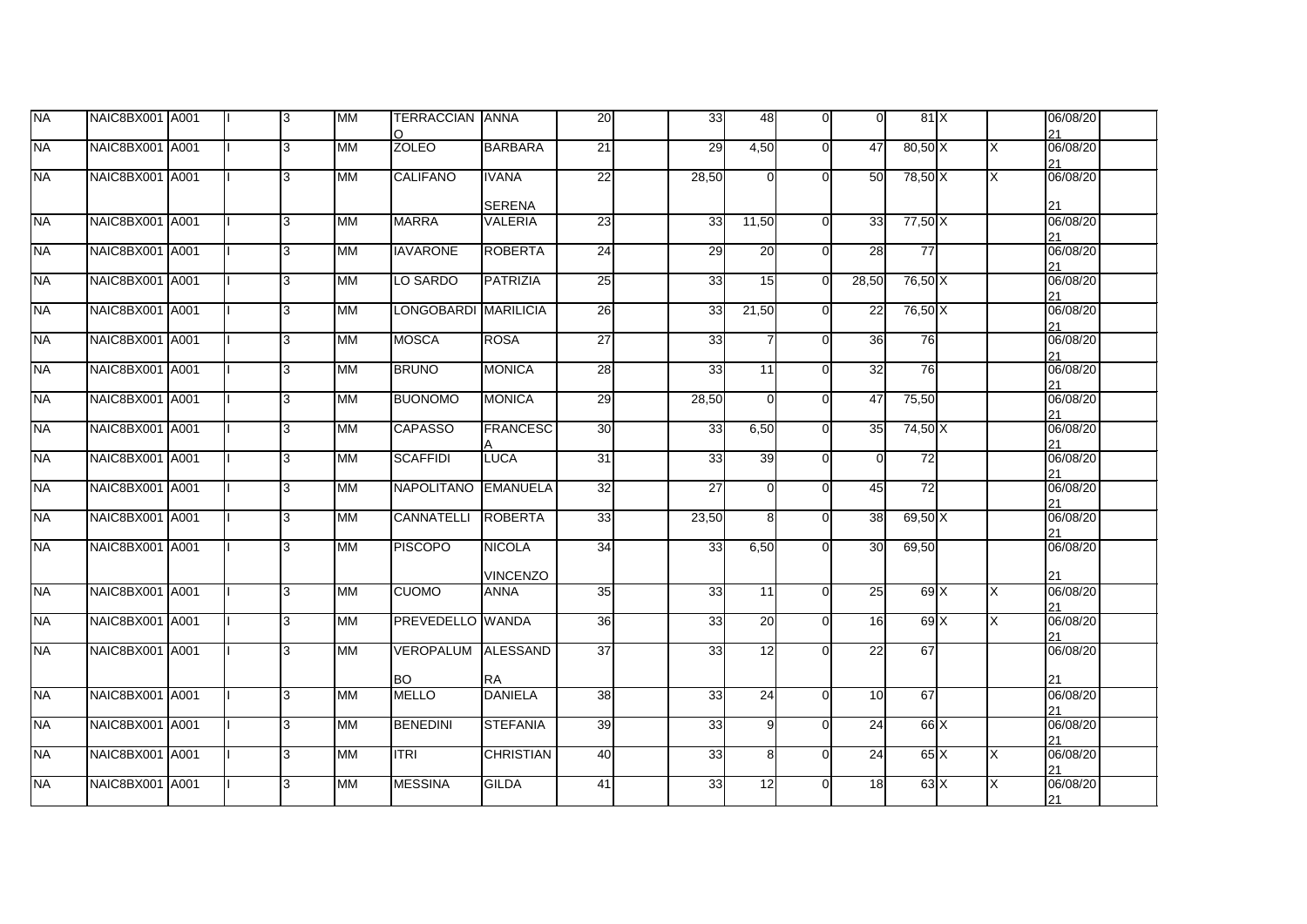| <b>NA</b> | NAIC8BX001 A001 |  | 13  | <b>MM</b>   | <b>BIANCO</b>     | <b>GEA</b>            | 42 | 33                 | 12              | $\overline{0}$ | 17              | $62\overline{\times}$ | ΙX | 06/08/20<br>21 |  |
|-----------|-----------------|--|-----|-------------|-------------------|-----------------------|----|--------------------|-----------------|----------------|-----------------|-----------------------|----|----------------|--|
| <b>NA</b> | NAIC8BX001 A001 |  | l3  | <b>MM</b>   | <b>CUOMO</b>      | <b>RICCARDO</b>       | 43 | 33                 | 29              | $\Omega$       | $\Omega$        | 62                    |    | 06/08/20<br>21 |  |
| <b>NA</b> | NAIC8BX001 A001 |  | 3   | MM          | <b>CERIELLO</b>   | <b>ANNUNZIA</b><br>ТA | 44 | 27,50              | $\overline{0}$  | $\Omega$       | 34              | $61,50$ X             |    | 06/08/20<br>21 |  |
| <b>NA</b> | NAIC8BX001 A001 |  | l3. | <b>MM</b>   | <b>MEGNA</b>      | <b>CARMINE</b>        | 45 | $\overline{28}$    | $\overline{2}$  | $\Omega$       | 31              | 61X                   | X  | 06/08/20<br>21 |  |
| <b>NA</b> | NAIC8BX001 A001 |  | l3  | <b>MM</b>   | <b>NOCERINO</b>   | <b>GIULIA</b>         | 46 | 33                 | 10              | $\Omega$       | 18              | 61X                   | X  | 06/08/20<br>21 |  |
| <b>NA</b> | NAIC8BX001 A001 |  | l3  | <b>MM</b>   | <b>DI MARTINO</b> | <b>RENATA</b>         | 47 | 33                 | 3               | $\Omega$       | 24              | 60 X                  |    | 06/08/20<br>21 |  |
| <b>NA</b> | NAIC8BX001 A001 |  | l3  | <b>MM</b>   | <b>MONARDI</b>    | <b>JELLINE</b>        | 48 | 27                 | 5               | $\Omega$       | 24              | 56 X                  |    | 06/08/20       |  |
|           |                 |  |     |             | <b>TRUNGADI</b>   | <b>MARIA</b>          |    |                    |                 |                |                 |                       |    | 21             |  |
| <b>NA</b> | NAIC8BX001 A001 |  | l3. | <b>IMM</b>  | <b>BOSONE</b>     | <b>MARTINA</b>        | 49 | 29                 | 26              | $\Omega$       | $\Omega$        | 55                    |    | 06/08/20<br>21 |  |
| <b>NA</b> | NAIC8BX001 A001 |  | 3   | <b>MM</b>   | <b>TALAMO</b>     | <b>TANIA</b>          | 50 | 26,50              | 6               | $\Omega$       | 22              | 54,50X                |    | 06/08/20<br>21 |  |
| <b>NA</b> | NAIC8BX001 A001 |  | 3   | <b>MM</b>   | <b>VALENTE</b>    | ALESSAND<br><b>RO</b> | 51 | $\overline{28,50}$ | 9               | $\Omega$       | 17              | 54,50 X               |    | 06/08/20<br>21 |  |
| <b>NA</b> | NAIC8BX001 A001 |  | 3   | МM          | <b>MARMO</b>      | <b>ROSSELLA</b>       | 52 | 33                 | $\overline{20}$ | $\Omega$       | $\Omega$        | 53                    |    | 06/08/20<br>21 |  |
| <b>NA</b> | NAIC8BX001 A001 |  | 3   | <b>MM</b>   | <b>CAPOSSELA</b>  | <b>VANESSA</b>        | 53 | 25,50              | 9               | $\Omega$       | 18              | 52,50                 |    | 06/08/20<br>21 |  |
| <b>NA</b> | NAIC8BX001 A001 |  | l3. | <b>I</b> MM | <b>SAPIO</b>      | <b>ELISABETT</b>      | 54 | 33                 |                 | $\Omega$       | 12              | 52X                   |    | 06/08/20<br>21 |  |
| <b>NA</b> | NAIC8BX001 A001 |  | l3. | <b>MM</b>   | <b>SCUDIERO</b>   | <b>FRANCESC</b>       | 55 | 28                 | 9               | $\Omega$       | 14              | 51X                   |    | 06/08/20       |  |
|           |                 |  |     |             |                   | A ROMANA              |    |                    |                 |                |                 |                       |    | 21             |  |
| <b>NA</b> | NAIC8BX001 A001 |  | l3  | <b>IMM</b>  | <b>DANIELE</b>    | <b>STEFANO</b>        | 56 | 33                 | $\Omega$        | $\Omega$       | 18              | 51X                   | X  | 06/08/20<br>21 |  |
| <b>NA</b> | NAIC8BX001 A001 |  | 3   | <b>MM</b>   | PATANÈ            | <b>CESARE</b>         | 57 | 33                 | 8               | $\Omega$       | 10 <sup>1</sup> | 51                    |    | 06/08/20<br>21 |  |
| <b>NA</b> | NAIC8BX001 A001 |  | l3  | <b>IMM</b>  | <b>GIULLINI</b>   | <b>CARMELA</b>        | 58 | 33                 | $\Omega$        | $\Omega$       | 17              | 50X                   |    | 06/08/20<br>21 |  |
| <b>NA</b> | NAIC8BX001 A001 |  | 3   | <b>IMM</b>  | <b>DI LORENZO</b> | <b>GAETANO</b>        | 59 | 28                 | $\Omega$        | $\Omega$       | 22              | 50                    |    | 06/08/20<br>21 |  |
| <b>NA</b> | NAIC8BX001 A001 |  | l3. | <b>MM</b>   | <b>MENCHISE</b>   | <b>CHIARA</b>         | 60 | 33                 | 16              | $\Omega$       | $\Omega$        | 49                    |    | 06/08/20<br>21 |  |
| <b>NA</b> | NAIC8BX001 A001 |  | 3   | <b>IMM</b>  | <b>MAIONE</b>     | <b>SARA</b>           | 61 | 33                 | 10 <sup>1</sup> | $\Omega$       | $6 \mid$        | 49                    |    | 06/08/20<br>21 |  |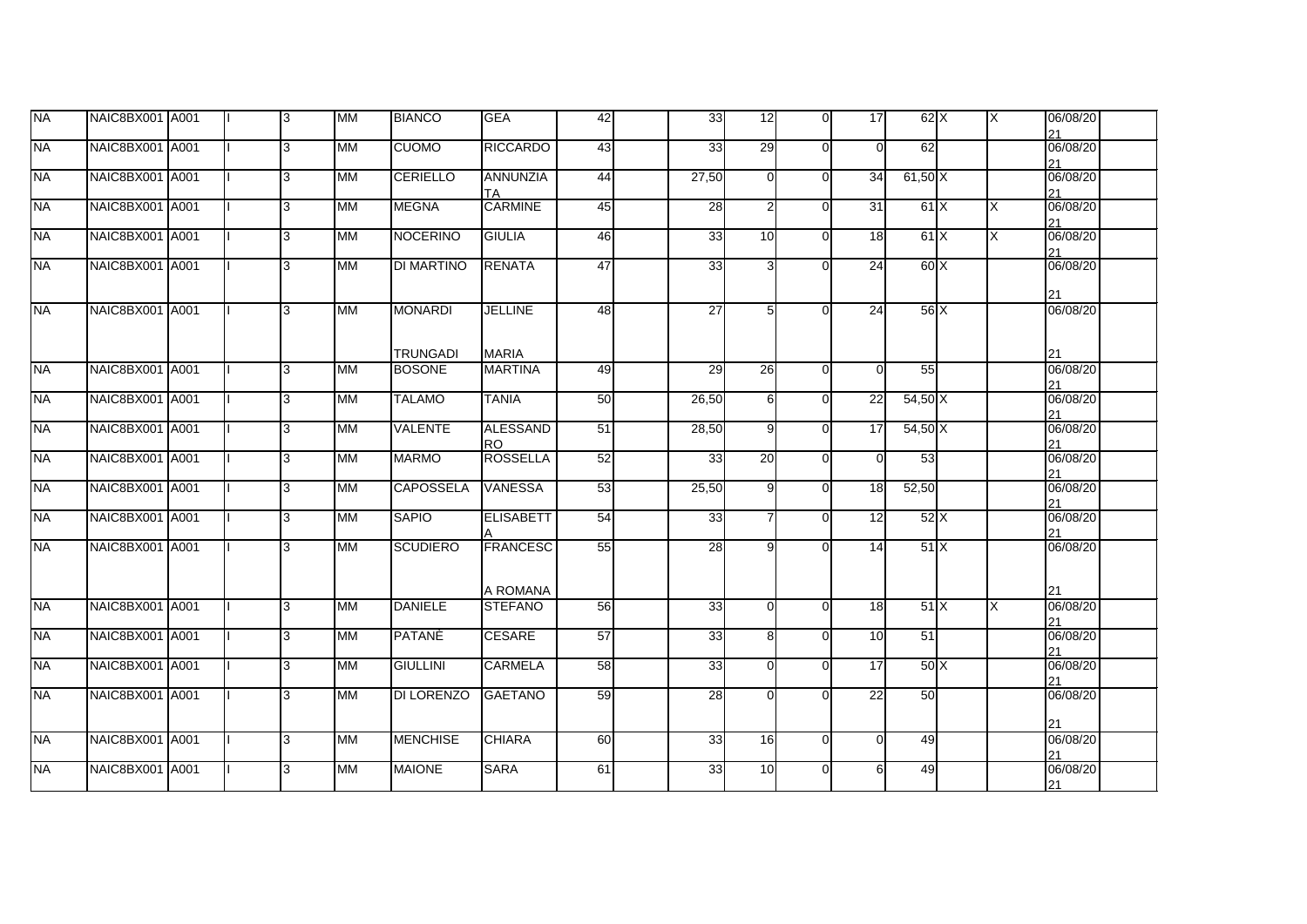| <b>NA</b> | NAIC8BX001 A001 |  | l3  | <b>MM</b>  | DE                 | <b>ANNA</b>                                  | 62              | 28              | 20              | $\overline{0}$ | 0,50           | 48,50 X        | IX. | 06/08/20             |  |
|-----------|-----------------|--|-----|------------|--------------------|----------------------------------------------|-----------------|-----------------|-----------------|----------------|----------------|----------------|-----|----------------------|--|
|           |                 |  |     |            | <b>FRANCESCO</b>   |                                              |                 |                 |                 |                |                |                |     | 21                   |  |
| <b>NA</b> | NAIC8BX001 A001 |  | l3. | <b>IMM</b> | <b>BONI</b>        | <b>FEDERICA</b>                              | 63              | 33              | 15,50           | $\overline{0}$ | $\overline{0}$ | 48,50 X        |     | 06/08/20<br>21       |  |
| <b>NA</b> | NAIC8BX001 A001 |  | l3  | <b>MM</b>  | ANNUNZIATA ROSANNA |                                              | 64              | 33              |                 | $\overline{0}$ | 14             | 48 X           |     | 06/08/20<br>21       |  |
| <b>NA</b> | NAIC8BX001 A001 |  | 13  | <b>MM</b>  | <b>PISTONE</b>     | <b>IVAN</b>                                  | 65              | 33              | 15              | $\Omega$       | $\overline{0}$ | 48             |     | 06/08/20<br>21       |  |
| <b>NA</b> | NAIC8BX001 A001 |  | 3   | MM         | <b>MAIONE</b>      | <b>FELICIA</b><br><b>CARMELA</b>             | 66              | $\overline{26}$ | 0,50            | $\Omega$       | 21             | 47,50          |     | 06/08/20             |  |
| <b>NA</b> | NAIC8BX001 A001 |  | l3  | <b>IMM</b> | <b>DELLI PAOLI</b> | <b>PAOLA</b>                                 | 67              | 29              | 18 <sup>l</sup> | $\Omega$       | $\overline{0}$ | 47             | X   | 21<br>06/08/20<br>21 |  |
| <b>NA</b> | NAIC8BX001 A001 |  | 3   | MM         | <b>BOENZI</b>      | <b>FRANCESC</b>                              | 68              | 33              |                 | $\Omega$       | 12             | 46             |     | 06/08/20             |  |
| <b>NA</b> | NAIC8BX001 A001 |  | l3  | <b>IMM</b> | <b>CUNSOLO</b>     | A PAOLA<br><b>ALESSAND</b><br>R <sub>O</sub> | 69              | 33              | 12,50           | $\Omega$       | $\overline{0}$ | 45,50          |     | 21<br>06/08/20<br>21 |  |
| <b>NA</b> | NAIC8BX001 A001 |  | l3  | <b>MM</b>  | NAPOLITANO         | <b>ANTONIO</b>                               | 70              | 33              | $\Omega$        | $\Omega$       | 12             | 45 X           |     | 06/08/20             |  |
|           |                 |  |     |            |                    | <b>GAETANO</b>                               |                 |                 |                 |                |                |                |     | 21                   |  |
| <b>NA</b> | NAIC8BX001 A001 |  | l3  | <b>IMM</b> | <b>CARUSO</b>      | <b>DANIELE</b>                               | $\overline{71}$ | 33              | 12              | $\Omega$       | $\Omega$       | 45             |     | 06/08/20<br>21       |  |
| <b>NA</b> | NAIC8BX001 A001 |  | l3  | <b>IMM</b> | <b>DEMMA</b>       | <b>FABRIZIO</b>                              | 72              | 33              | 12              | $\Omega$       | $\Omega$       | 45             |     | 06/08/20<br>21       |  |
| <b>NA</b> | NAIC8BX001 A001 |  | l3  | <b>MM</b>  | <b>MARINO</b>      | <b>DELIA</b>                                 | 73              | 33              | 12              | $\Omega$       | $\Omega$       | 45             |     | 06/08/20<br>21       |  |
| <b>NA</b> | NAIC8BX001 A001 |  | l3  | <b>IMM</b> | <b>DE SIMONE</b>   | <b>LUCIA</b>                                 | 74              | 33              | $\overline{3}$  | $\Omega$       | 8 <sup>1</sup> | 44X            | X   | 06/08/20<br>21       |  |
| <b>NA</b> | NAIC8BX001 A001 |  | 3   | MM         | NAPOLETANO FABIANA |                                              | 75              | 33              | 11              | $\Omega$       | $\Omega$       | 44             |     | 06/08/20<br>21       |  |
| <b>NA</b> | NAIC8BX001 A001 |  | 3   | <b>MM</b>  | <b>LEVANO</b>      | <b>GIUSEPPE</b>                              | 76              | 33              | 9,50            | $\Omega$       | $\Omega$       | $42,50 \times$ |     | 06/08/20<br>21       |  |
| <b>NA</b> | NAIC8BX001 A001 |  | Iз  | <b>IMM</b> | <b>SAVARESE</b>    | <b>ILARIA</b>                                | $\overline{77}$ | 33              | 9,50            | $\Omega$       | $\Omega$       | 42,50 X        |     | 06/08/20<br>21       |  |
| <b>NA</b> | NAIC8BX001 A001 |  | l3  | <b>IMM</b> | <b>COPPOLA</b>     | <b>DORIANA</b>                               | 78              | 29              | 13,50           | $\Omega$       | $\Omega$       | 42,50          |     | 06/08/20<br>21       |  |
| <b>NA</b> | NAIC8BX001 A001 |  | l3  | <b>MM</b>  | <b>CAPUANO</b>     | <b>CLAUDIA</b>                               | 79              | 33              | 9               | $\Omega$       | $\Omega$       | 42X            |     | 06/08/20<br>21       |  |
| <b>NA</b> | NAIC8BX001 A001 |  | l3. | <b>MM</b>  | <b>GIRONDA</b>     | <b>MICHELINA</b>                             | 80              | $\overline{27}$ | 9               | $\Omega$       | $6 \mid$       | 42             |     | 06/08/20<br>21       |  |
| <b>NA</b> | NAIC8BX001 A001 |  | 3   | MM         | <b>PARADISO</b>    | <b>LAURA</b>                                 | 81              | 27              | 14,50           | $\Omega$       | $\Omega$       | 41,50          |     | 06/08/20<br>21       |  |
| <b>NA</b> | NAIC8BX001 A001 |  | 3   | <b>MM</b>  | <b>BARBATI</b>     | <b>ANTONIET</b><br><b>TA</b>                 | 82              | 33              | 8               | $\Omega$       | $\Omega$       | 41             | X   | 06/08/20<br>21       |  |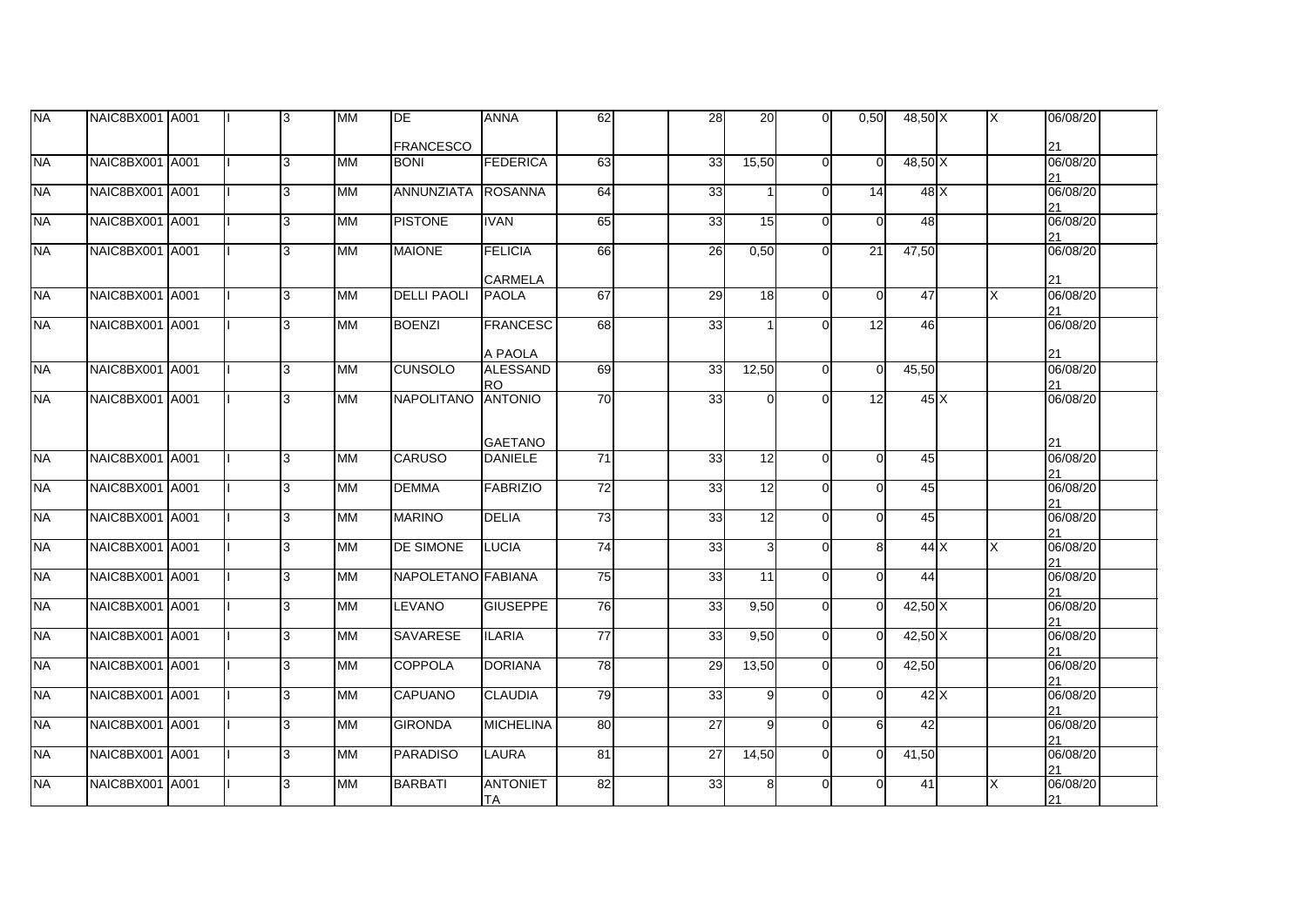| <b>NA</b> | NAIC8BX001 A001 |  | 3 | <b>IMM</b> | GOSCE'           | <b>FABRIZIO</b>                  | 83  | 33              | 1               | $\overline{0}$ | 6          | 40X     |          | 06/08/20             |
|-----------|-----------------|--|---|------------|------------------|----------------------------------|-----|-----------------|-----------------|----------------|------------|---------|----------|----------------------|
| <b>NA</b> | NAIC8BX001 A001 |  | 3 | <b>MM</b>  | <b>CONCILIO</b>  | <b>SARA</b>                      | 84  | 33              | $\overline{7}$  | $\overline{0}$ | $\Omega$   | 40      |          | 21<br>06/08/20       |
| <b>NA</b> | NAIC8BX001 A001 |  | 3 | <b>IMM</b> | <b>CIANNELLA</b> | <b>SIMONA</b>                    | 85  | 33              | $\overline{7}$  | $\overline{0}$ | $\Omega$   | 40      |          | 21<br>06/08/20       |
| <b>NA</b> | NAIC8BX001 A001 |  | 3 | <b>IMM</b> | <b>BARBATO</b>   | <b>ROBERTA</b>                   | 86  | 33              | 6,50            | $\overline{0}$ |            | 39,50X  |          | 21<br>06/08/20       |
| <b>NA</b> | NAIC8BX001 A001 |  | 3 | <b>IMM</b> | <b>MIELE</b>     | <b>GIUSEPPIN</b>                 | 87  | 33              | 6,50            | $\overline{0}$ | 39,50<br>O |         |          | 21<br>06/08/20       |
| <b>NA</b> | NAIC8BX001 A001 |  | 3 | <b>MM</b>  | <b>TARANTINO</b> | <b>CHIARA</b>                    | 88  | 33              | 6               | $\overline{0}$ | O          | 39X     |          | 21<br>06/08/20<br>21 |
| <b>NA</b> | NAIC8BX001 A001 |  | વ | <b>IMM</b> | <b>ESPOSITO</b>  | <b>MARIO</b>                     | 89  | 33              | 6               | $\overline{0}$ | ΩI         | 39X     |          | 06/08/20<br>21       |
| <b>NA</b> | NAIC8BX001 A001 |  | 3 | <b>MM</b>  | <b>BALDINI</b>   | <b>MARIA</b><br><b>GRAZIA</b>    | 90  | 33              | 6               | $\overline{0}$ | $\Omega$   | 39X     |          | 06/08/20<br>21       |
| <b>NA</b> | NAIC8BX001 A001 |  | 3 | <b>MM</b>  | <b>RUFOLO</b>    | <b>MARIA</b>                     | 91  | 33              | $5\overline{)}$ | $\overline{0}$ |            | 39X     | $\times$ | 06/08/20<br>21       |
| <b>NA</b> | NAIC8BX001 A001 |  | 3 | <b>MM</b>  | <b>PORZIO</b>    | <b>VALENTINA</b>                 | 92  | 33              | $5 \vert$       | $\mathbf{0}$   | $\Omega$   | 38X     |          | 06/08/20<br>21       |
| <b>NA</b> | NAIC8BX001 A001 |  | 3 | <b>IMM</b> | CALOMINO         | <b>GIULIANA</b>                  | 93  | 33              | 5 <sub>l</sub>  | $\overline{0}$ | 0          | 38      |          | 06/08/20<br>21       |
| <b>NA</b> | NAIC8BX001 A001 |  | 3 | <b>IMM</b> | <b>VIVONA</b>    | <b>FRANCO</b>                    | 94  | 21,50           | 12              | $\overline{0}$ |            | 37,50 X | X        | 06/08/20<br>21       |
| <b>NA</b> | NAIC8BX001 A001 |  | 3 | <b>MM</b>  | <b>PUDDU</b>     | <b>PAOLO</b>                     | 95  | $\overline{33}$ | 4,50            | $\overline{0}$ | 37,50<br>0 |         | X        | 06/08/20<br>21       |
| <b>NA</b> | NAIC8BX001 A001 |  | 3 | <b>MM</b>  | <b>RUSSO</b>     | <b>TIZIANA</b>                   | 96  | 33              | 4,50            | $\mathsf{O}$   | 37,50      |         | X        | 06/08/20<br>21       |
| NA        | NAIC8BX001 A001 |  | 3 | <b>MM</b>  | <b>COTRONEO</b>  | <b>MARIA</b>                     | 97  | 29              | 8,50            | $\overline{0}$ | 37,50<br>∩ |         |          | 06/08/20<br>21       |
| <b>NA</b> | NAIC8BX001 A001 |  | 3 | <b>MM</b>  | <b>DI SEGNI</b>  | <b>MARIA</b>                     | 98  | 27,50           | 9,50            | $\mathbf{0}$   | $\Omega$   | 37X     | X        | 06/08/20             |
| <b>NA</b> | NAIC8BX001 A001 |  | 3 | <b>IMM</b> | <b>RUOCCO</b>    | <b>ROSARIA</b><br><b>ROSANNA</b> | 99  | 29              | 8 <sup>1</sup>  | $\overline{0}$ | $\Omega$   | 37X     |          | 21<br>06/08/20       |
| <b>NA</b> | NAIC8BX001 A001 |  | 3 | <b>MM</b>  | <b>BRUNETTI</b>  | <b>FRANCESC</b>                  | 100 | 33              | $\overline{4}$  | $\mathbf{0}$   | $\Omega$   | 37X     |          | 21<br>06/08/20       |
| <b>NA</b> | NAIC8BX001 A001 |  | 3 | <b>MM</b>  | <b>DI MEOLA</b>  | <b>FRANCESC</b>                  | 101 | $\overline{33}$ | $\overline{4}$  | $\overline{0}$ | O          | 37      |          | 21<br>06/08/20       |
|           |                 |  |   |            |                  | O PIO                            |     |                 |                 |                |            |         |          | 21                   |
| <b>NA</b> | NAIC8BX001 A001 |  | 3 | <b>MM</b>  | <b>LUSINI</b>    | <b>SALVATOR</b>                  | 102 | 33              | $\overline{4}$  | $\overline{0}$ | $\Omega$   | 37      |          | 06/08/20<br>21       |
| <b>NA</b> | NAIC8BX001 A001 |  | 3 | <b>IMM</b> | <b>TARTIGRO</b>  | <b>CLAUDIA</b>                   | 103 | $\overline{33}$ | 3,50            | $\overline{0}$ | 36,50<br>O |         |          | 06/08/20<br>21       |
| <b>NA</b> | NAIC8BX001 A001 |  | 3 | <b>IMM</b> | <b>CHIRICO</b>   | <b>ELENA</b>                     | 104 | $\overline{33}$ | 3,50            | $\mathsf{O}$   | 36,50      |         |          | 06/08/20<br>21       |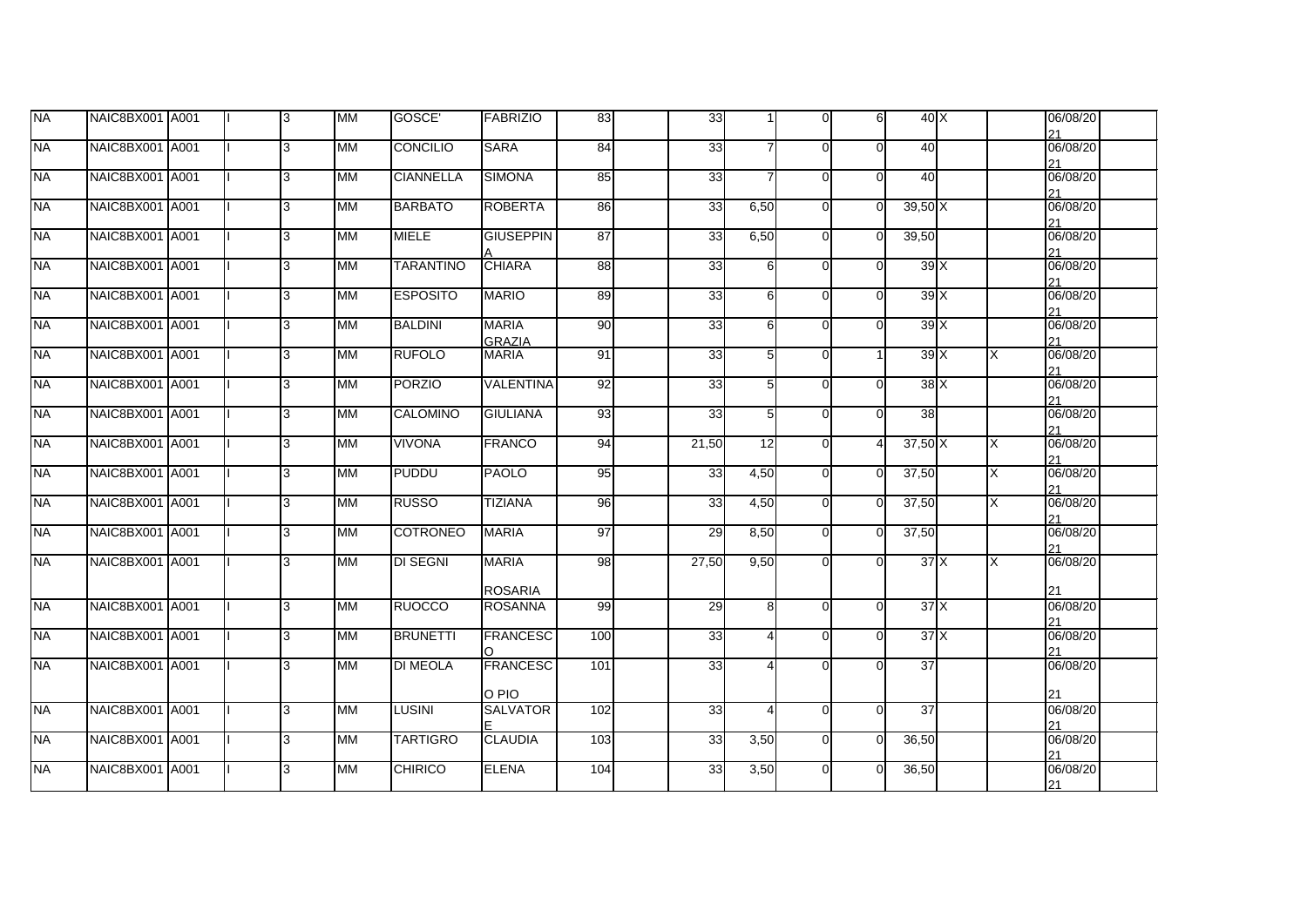| <b>NA</b>   | NAIC8BX001 A001 |  | l3 | <b>IMM</b> | <b>ESPOSITO</b>     | <b>ANTONIO</b>             | 105              | 33              | $\overline{3}$ | $\Omega$ | $\Omega$       | 36X   | ΙX | 06/08/20       |  |
|-------------|-----------------|--|----|------------|---------------------|----------------------------|------------------|-----------------|----------------|----------|----------------|-------|----|----------------|--|
|             |                 |  |    |            |                     |                            |                  |                 |                |          |                |       |    |                |  |
|             |                 |  |    |            | <b>MAIELLO</b>      |                            |                  |                 |                |          |                |       |    | 21             |  |
| <b>NA</b>   | NAIC8BX001 A001 |  | 3  | <b>MM</b>  | <b>CAPALDO</b>      | <b>MICHELE</b>             | 106              | 27,50           | 8,50           | $\Omega$ | $\Omega$       | 36X   |    | 06/08/20       |  |
| <b>NA</b>   | NAIC8BX001 A001 |  | 3  | <b>MM</b>  | <b>VENTIMIGLIA</b>  | SIMONA                     | 107              | 33              | 3I             | $\Omega$ | $\Omega$       | 36    |    | 21<br>06/08/20 |  |
|             |                 |  |    |            |                     |                            |                  |                 |                |          |                |       |    | 21             |  |
| <b>I</b> NA | NAIC8BX001 A001 |  | 3  | MM         | <b>VALDA</b>        | <b>ANNA</b>                | 108              | 33              | $\overline{3}$ | $\Omega$ | $\Omega$       | 36    |    | 06/08/20<br>21 |  |
| <b>NA</b>   | NAIC8BX001 A001 |  | 3  | <b>MM</b>  | <b>PELUSO</b>       | <b>TERESA</b>              | 109              | 33              | $\overline{3}$ | $\Omega$ | $\overline{0}$ | 36    |    | 06/08/20<br>21 |  |
| <b>NA</b>   | NAIC8BX001 A001 |  | l3 | MМ         | <b>MOCCIA</b>       | <b>ANNA</b>                | 110              | 29              | 6,50           | $\Omega$ | $\overline{0}$ | 35,50 |    | 06/08/20<br>21 |  |
| <b>NA</b>   | NAIC8BX001 A001 |  | 3  | MМ         | <b>FICUCIELLO</b>   | <b>SARA</b>                | 111              | 28,50           |                | $\Omega$ | $\Omega$       | 35,50 |    | 06/08/20       |  |
| <b>NA</b>   | NAIC8BX001 A001 |  | 3  | <b>MM</b>  | <b>D'AGOSTINO</b>   | FERDINAN                   | 112              | 33              | 2,50           | $\Omega$ | $\Omega$       | 35,50 |    | 21<br>06/08/20 |  |
|             |                 |  |    |            |                     | DO.                        |                  |                 |                |          |                |       |    | 21             |  |
| <b>NA</b>   | NAIC8BX001 A001 |  | 3  | MM         | <b>DI MEGLIO</b>    | <b>MELANIA</b>             | $\overline{113}$ | 33              | $\Omega$       | $\Omega$ | $\mathsf{2}$   | 35X   |    | 06/08/20<br>21 |  |
| <b>I</b> NA | NAIC8BX001 A001 |  | 3  | <b>MM</b>  | <b>GIRASOLE</b>     | <b>MICHELA</b>             | 114              | 29              | 3              | $\Omega$ | 3I             | 35    | X  | 06/08/20<br>21 |  |
| <b>NA</b>   | NAIC8BX001 A001 |  | 3  | <b>MM</b>  | <b>ELICIO</b>       | <b>PIERLUIGI</b>           | 115              | 33              | $\overline{2}$ | $\Omega$ | $\Omega$       | 35    |    | 06/08/20<br>21 |  |
| <b>INA</b>  | NAIC8BX001 A001 |  | 3  | MМ         | <b>AGOSTINI</b>     | <b>GAIA</b>                | 116              | 33              | $\overline{2}$ | $\Omega$ | $\Omega$       | 35    |    | 06/08/20       |  |
| <b>NA</b>   | NAIC8BX001 A001 |  | 3  | <b>MM</b>  | <b>LUPOLI</b>       | <b>ALESSAND</b>            | $\frac{117}{2}$  | $\overline{28}$ | $\overline{7}$ | $\Omega$ | $\Omega$       | 35    |    | 21<br>06/08/20 |  |
| <b>I</b> NA | NAIC8BX001 A001 |  | 3  | <b>MM</b>  | <b>ALTOMONTE</b>    | <b>RO</b><br><b>MIRIAM</b> | 118              | 33              | 1,50           | $\Omega$ | $\Omega$       | 34,50 |    | 21<br>06/08/20 |  |
|             |                 |  |    |            |                     |                            |                  |                 |                |          |                |       |    | 21             |  |
| <b>NA</b>   | NAIC8BX001 A001 |  | 3  | <b>MM</b>  | PARASCAND           | <b>MICHELA</b>             | 119              | 33              | 1,50           | $\Omega$ | $\Omega$       | 34,50 |    | 06/08/20       |  |
|             |                 |  |    |            | <b>OLO</b>          |                            |                  |                 |                |          |                |       |    | 21             |  |
| <b>INA</b>  | NAIC8BX001 A001 |  | 3  | <b>MM</b>  | <b>REGIO</b>        | <b>DEBORA</b>              | 120              | 33              | 1,50           | $\Omega$ | $\Omega$       | 34,50 |    | 06/08/20<br>21 |  |
| <b>I</b> NA | NAIC8BX001 A001 |  | 3  | <b>MM</b>  | <b>NATULLO</b>      | VALENTINA                  | $\overline{121}$ | 33              | 1,50           | $\Omega$ | $\Omega$       | 34,50 |    | 06/08/20       |  |
| <b>NA</b>   | NAIC8BX001 A001 |  | 3  | MM         | <b>CATURANO</b>     | <b>MAURA</b>               | 122              | 33              | 1,50           | $\Omega$ | $\Omega$       | 34,50 |    | 21<br>06/08/20 |  |
|             |                 |  |    |            |                     |                            |                  |                 |                |          |                |       |    | 21             |  |
| <b>NA</b>   | NAIC8BX001 A001 |  | 3  | MМ         | <b>RUSSO</b>        | <b>ANTONELL</b>            | 123              | 33              |                | $\Omega$ | $\Omega$       | 34X   |    | 06/08/20<br>21 |  |
| <b>NA</b>   | NAIC8BX001 A001 |  | 3  | MМ         | DE LORENZO ANNALISA |                            | 124              | 33              |                | $\Omega$ | $\Omega$       | 34 X  |    | 06/08/20       |  |
|             |                 |  |    |            |                     |                            |                  |                 |                |          |                |       |    | 21             |  |
| <b>NA</b>   | NAIC8BX001 A001 |  | 3  | <b>IMM</b> | DE LORENZO LUCA     |                            | 125              | 28              | 31             | $\Omega$ | $\overline{3}$ | 34    |    | 06/08/20       |  |
|             |                 |  |    |            |                     |                            |                  |                 |                |          |                |       |    | 21             |  |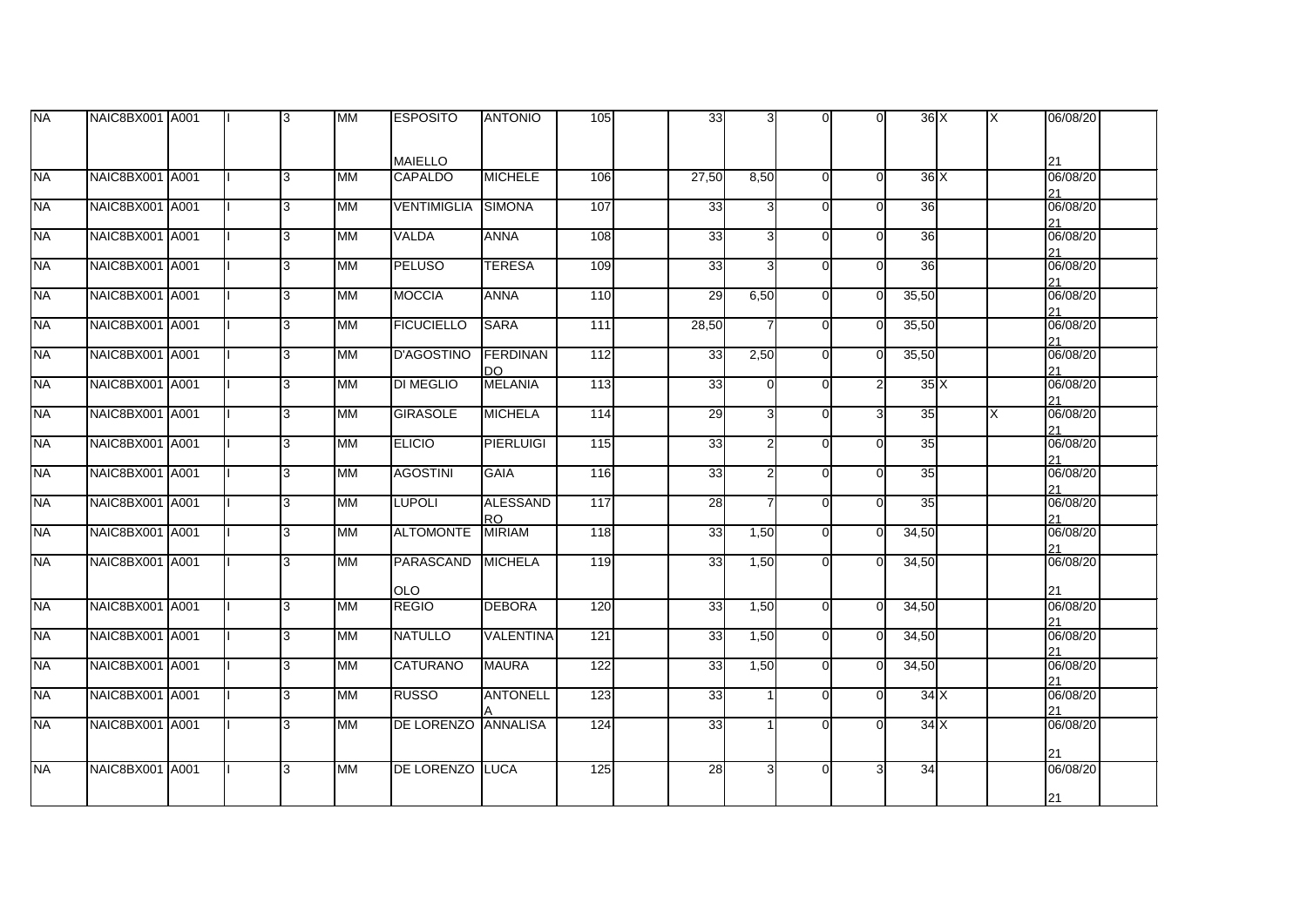| <b>NA</b> | NAIC8BX001 A001 |  | l3  | <b>MM</b>  | CAVALIERE                   | <b>MARIA</b><br><b>TERESA</b>   | 126 | 28              | 6        | $\Omega$ | $\overline{O}$ | 34    |    | 06/08/20<br>21 |  |
|-----------|-----------------|--|-----|------------|-----------------------------|---------------------------------|-----|-----------------|----------|----------|----------------|-------|----|----------------|--|
| <b>NA</b> | NAIC8BX001 A001 |  | l3. | <b>MM</b>  | <b>RICCIO</b>               | <b>FRANCESC</b>                 | 127 | 33              |          | $\Omega$ | $\Omega$       | 34    |    | 06/08/20<br>21 |  |
| <b>NA</b> | NAIC8BX001 A001 |  | 3   | <b>MM</b>  | CARIELLO                    | <b>ALESSAND</b><br><b>RO</b>    | 128 | 33              |          | $\Omega$ | $\Omega$       | 34    |    | 06/08/20<br>21 |  |
| <b>NA</b> | NAIC8BX001 A001 |  | l3  | <b>MM</b>  | <b>NARDONE</b>              | <b>RAFFAELA</b>                 | 129 | $\overline{28}$ | 3,50     | $\Omega$ | $\overline{2}$ | 33,50 |    | 06/08/20<br>21 |  |
| <b>NA</b> | NAIC8BX001 A001 |  | l3. | <b>IMM</b> | <b>RICCIARDI</b>            | <b>ANNA</b>                     | 130 | 33              | $\Omega$ | $\Omega$ | $\Omega$       | 33X   |    | 06/08/20<br>21 |  |
| <b>NA</b> | NAIC8BX001 A001 |  | l3. | MM         | <b>GEIROLA</b>              | <b>PAOLA</b>                    | 131 | $\overline{33}$ | $\Omega$ | $\Omega$ | $\Omega$       | 33X   |    | 06/08/20<br>21 |  |
| <b>NA</b> | NAIC8BX001 A001 |  | 3   | MM         | <b>OLIVERI</b>              | <b>ALFREDO</b>                  | 132 | 28,50           | 2,50     | $\Omega$ | $\overline{2}$ | 33X   | X  | 06/08/20<br>21 |  |
| <b>NA</b> | NAIC8BX001 A001 |  | l3  | <b>MM</b>  | <b>CONTIELLO</b>            | <b>MARCELLA</b>                 | 133 | 33              | $\Omega$ | $\Omega$ | $\Omega$       | 33X   |    | 06/08/20<br>21 |  |
| <b>NA</b> | NAIC8BX001 A001 |  | l3  | <b>MM</b>  | <b>RUSCIANO</b>             | <b>TINA</b>                     | 134 | 33              | $\Omega$ | $\Omega$ | $\Omega$       | 33X   |    | 06/08/20<br>21 |  |
| <b>NA</b> | NAIC8BX001 A001 |  | l3  | <b>MM</b>  | <b>TUCCILLO</b>             | <b>PAOLA</b><br><b>ANTIMINA</b> | 135 | 33              | $\Omega$ | $\Omega$ | $\Omega$       | 33X   |    | 06/08/20<br>21 |  |
| <b>NA</b> | NAIC8BX001 A001 |  | l3  | <b>IMM</b> | <b>ESPOSITO</b>             | <b>CATERINA</b>                 | 136 | $\overline{33}$ | $\Omega$ | $\Omega$ | $\Omega$       | 33    | X  | 06/08/20<br>21 |  |
| <b>NA</b> | NAIC8BX001 A001 |  | 3   | MM         | <b>GRIMALDI</b>             | <b>ASSUNTA</b>                  | 137 | 33              | $\Omega$ | $\Omega$ | $\Omega$       | 33    | X. | 06/08/20<br>21 |  |
| <b>NA</b> | NAIC8BX001 A001 |  | 3   | <b>MM</b>  | <b>MANGINO</b>              | <b>FRANCESC</b>                 | 138 | 33              | $\Omega$ | $\Omega$ | $\Omega$       | 33    |    | 06/08/20<br>21 |  |
| <b>NA</b> | NAIC8BX001 A001 |  | 3   | <b>IMM</b> | OROPALLO                    | <b>SARA</b>                     | 139 | 33              | $\Omega$ | $\Omega$ | $\Omega$       | 33    |    | 06/08/20<br>21 |  |
| <b>NA</b> | NAIC8BX001 A001 |  | 3   | <b>IMM</b> | <b>LEO</b>                  | <b>ERIKA</b>                    | 140 | 33              | $\Omega$ | $\Omega$ | $\Omega$       | 33    |    | 06/08/20<br>21 |  |
| <b>NA</b> | NAIC8BX001 A001 |  | 3   | MM         | <b>ZOLLO</b>                | <b>FEDERICA</b>                 | 141 | 33              | $\Omega$ | $\Omega$ | $\Omega$       | 33    |    | 06/08/20<br>21 |  |
| <b>NA</b> | NAIC8BX001 A001 |  | 3   | <b>MM</b>  | <b>COZZOLINO</b>            | <b>MARTINA</b>                  | 142 | 33              | $\Omega$ | $\Omega$ | $\Omega$       | 33    |    | 06/08/20<br>21 |  |
| <b>NA</b> | NAIC8BX001 A001 |  | 3   | MM         | <b>PAGANO</b>               | <b>SARA</b>                     | 143 | 33              | $\Omega$ | $\Omega$ | $\Omega$       | 33    |    | 06/08/20<br>21 |  |
| <b>NA</b> | NAIC8BX001 A001 |  | l3. | <b>IMM</b> | DI                          | <b>MARIA</b>                    | 144 | 33              | $\Omega$ | $\Omega$ | $\Omega$       | 33    |    | 06/08/20       |  |
| <b>NA</b> | NAIC8BX001 A001 |  | l3. | MM         | <b>BENNARDO</b><br>LANGELLA | <b>LUIGIA</b><br>CARLO          | 145 | 33              | $\Omega$ | $\Omega$ | $\Omega$       | 33    |    | 21<br>06/08/20 |  |
|           |                 |  |     |            |                             |                                 |     |                 |          |          |                |       |    | 21             |  |
| <b>NA</b> | NAIC8BX001 A001 |  | l3. | MM         | <b>CICCARELLI</b>           | <b>AMELIA</b><br><b>CHIARA</b>  | 146 | 33              | $\Omega$ | $\Omega$ | $\Omega$       | 33    |    | 06/08/20<br>21 |  |
| <b>NA</b> | NAIC8BX001 A001 |  | 3   | MM         | <b>TERRACCIAN</b><br>O      | <b>MARIANGE</b><br>LA           | 147 | 33              | $\Omega$ | $\Omega$ | $\Omega$       | 33    |    | 06/08/20<br>21 |  |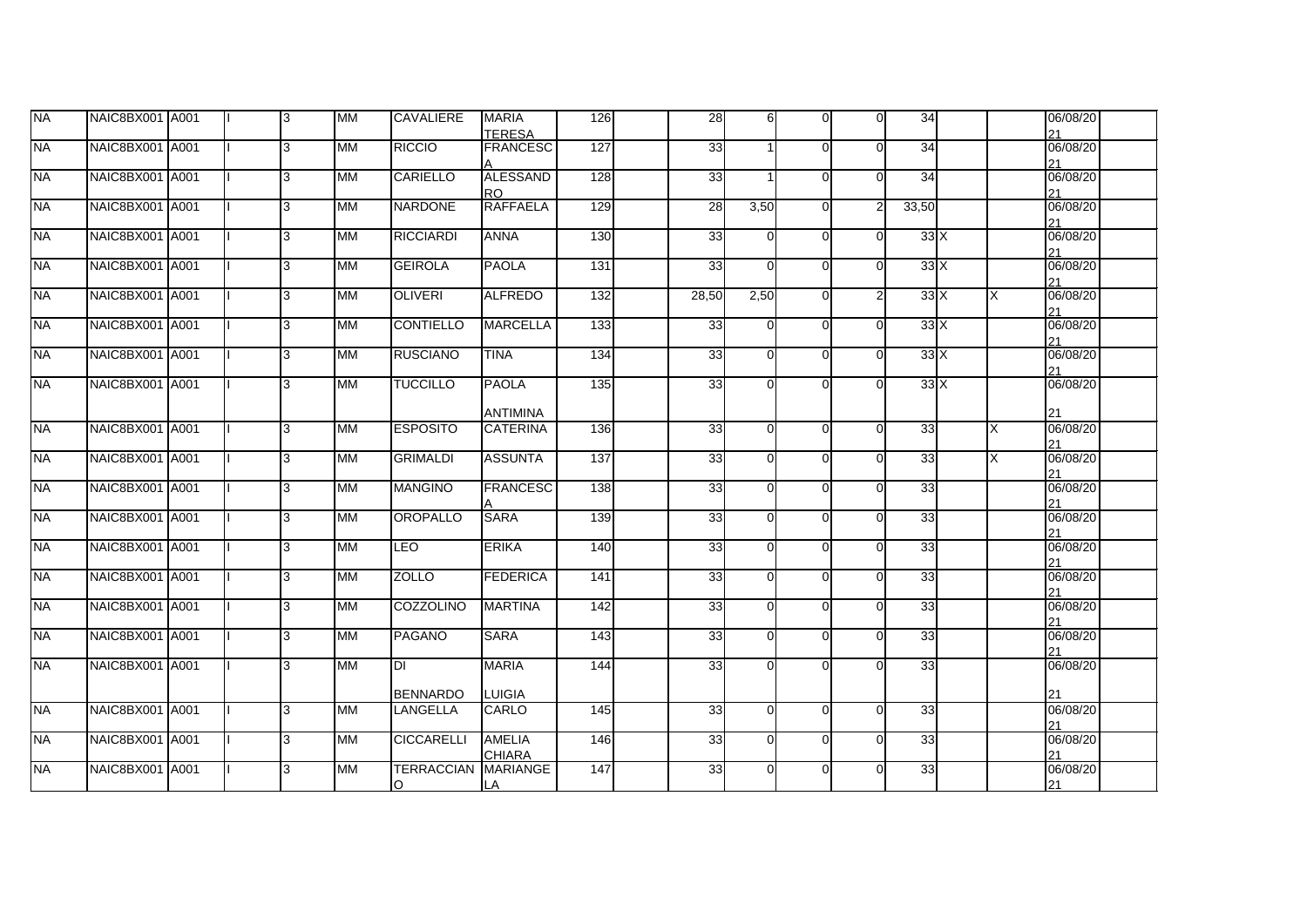|                 |                                                                                                                                                                                                                                                                                                                                                                                                             |    |           |                    | <b>FRANCESC</b> | 148                                                                                                                                                                                                                                                                                              | 33 | $\overline{0}$ | $\overline{0}$                                                                                                             | $\overline{0}$ | 33 | 06/08/20<br>21       |
|-----------------|-------------------------------------------------------------------------------------------------------------------------------------------------------------------------------------------------------------------------------------------------------------------------------------------------------------------------------------------------------------------------------------------------------------|----|-----------|--------------------|-----------------|--------------------------------------------------------------------------------------------------------------------------------------------------------------------------------------------------------------------------------------------------------------------------------------------------|----|----------------|----------------------------------------------------------------------------------------------------------------------------|----------------|----|----------------------|
| NAIC8BX001 A001 |                                                                                                                                                                                                                                                                                                                                                                                                             | 3  | MМ        | <b>SPIEZIA</b>     | <b>CAROLINA</b> | 149                                                                                                                                                                                                                                                                                              | 33 | $\Omega$       | $\Omega$                                                                                                                   | $\mathbf{0}$   | 33 | 06/08/20             |
|                 |                                                                                                                                                                                                                                                                                                                                                                                                             | Iз | MМ        | <b>DE FILIPPIS</b> |                 | 150                                                                                                                                                                                                                                                                                              |    | $\Omega$       | $\Omega$                                                                                                                   | $\overline{O}$ | 33 | 21<br>06/08/20       |
|                 |                                                                                                                                                                                                                                                                                                                                                                                                             | Iз | <b>MM</b> | <b>ROMANO</b>      | <b>ALBERTA</b>  | 151                                                                                                                                                                                                                                                                                              |    | $\Omega$       | $\Omega$                                                                                                                   | $\overline{O}$ | 33 | 21<br>06/08/20       |
|                 |                                                                                                                                                                                                                                                                                                                                                                                                             | Iз | MM        | <b>SOLLI</b>       | <b>VINCENZA</b> | 152                                                                                                                                                                                                                                                                                              |    | $\Omega$       | $\Omega$                                                                                                                   | $\overline{0}$ | 33 | 21<br>06/08/20       |
|                 |                                                                                                                                                                                                                                                                                                                                                                                                             | 3  | <b>MM</b> | <b>PISANO</b>      |                 | 153                                                                                                                                                                                                                                                                                              |    | $\Omega$       | $\Omega$                                                                                                                   | $\overline{0}$ | 33 | 21<br>06/08/20       |
|                 |                                                                                                                                                                                                                                                                                                                                                                                                             | 3  | MМ        | <b>PETRELLA</b>    |                 | 154                                                                                                                                                                                                                                                                                              |    | $\Omega$       | $\Omega$                                                                                                                   | $\overline{0}$ | 33 | 21<br>06/08/20       |
|                 |                                                                                                                                                                                                                                                                                                                                                                                                             | 3  | MM        | <b>ELEFANTE</b>    |                 | 155                                                                                                                                                                                                                                                                                              |    | $\Omega$       | $\Omega$                                                                                                                   | $\overline{0}$ | 33 | 21<br>06/08/20       |
|                 |                                                                                                                                                                                                                                                                                                                                                                                                             | 3  | <b>MM</b> | <b>D'AMORE</b>     |                 | 156                                                                                                                                                                                                                                                                                              |    | $\Omega$       | $\Omega$                                                                                                                   | $\overline{0}$ | 33 | 21<br>06/08/20       |
|                 |                                                                                                                                                                                                                                                                                                                                                                                                             | Iз | <b>MM</b> | CAIAZZO            |                 | 157                                                                                                                                                                                                                                                                                              |    | $\Omega$       | $\Omega$                                                                                                                   | $\overline{0}$ | 33 | 21<br>06/08/20       |
|                 |                                                                                                                                                                                                                                                                                                                                                                                                             | Iз | <b>MM</b> | <b>D'ALESSIO</b>   |                 | 158                                                                                                                                                                                                                                                                                              |    | $\Omega$       | $\Omega$                                                                                                                   | $\mathsf{O}$   | 33 | 21<br>06/08/20       |
|                 |                                                                                                                                                                                                                                                                                                                                                                                                             | 3  | <b>MM</b> | <b>SAVINO</b>      | <b>GLORIA</b>   | 159                                                                                                                                                                                                                                                                                              |    | $\Omega$       | $\Omega$                                                                                                                   | $\overline{O}$ | 33 | 21<br>06/08/20       |
|                 |                                                                                                                                                                                                                                                                                                                                                                                                             | 3  | <b>MM</b> | <b>CONSOLINO</b>   |                 | 160                                                                                                                                                                                                                                                                                              |    | $\Omega$       | $\Omega$                                                                                                                   | $\overline{0}$ | 33 | 21<br>06/08/20       |
|                 |                                                                                                                                                                                                                                                                                                                                                                                                             | 3  | MM        | <b>MAURIELLO</b>   |                 | 161                                                                                                                                                                                                                                                                                              |    | $\Omega$       | $\Omega$                                                                                                                   | $\overline{0}$ | 33 | 21<br>06/08/20       |
|                 |                                                                                                                                                                                                                                                                                                                                                                                                             | 3  | <b>MM</b> |                    |                 | 162                                                                                                                                                                                                                                                                                              |    | $\Omega$       | $\Omega$                                                                                                                   | $\overline{0}$ | 33 | 21<br>06/08/20       |
|                 |                                                                                                                                                                                                                                                                                                                                                                                                             | Iз | <b>MM</b> | DE SIMONE          |                 | 163                                                                                                                                                                                                                                                                                              |    | $\Omega$       | $\Omega$                                                                                                                   | $\overline{0}$ | 33 | 21<br>06/08/20<br>21 |
|                 |                                                                                                                                                                                                                                                                                                                                                                                                             | Iз | <b>MM</b> | <b>GIORDANO</b>    |                 | 164                                                                                                                                                                                                                                                                                              |    | Δ              | $\Omega$                                                                                                                   | $\overline{O}$ | 33 | 06/08/20             |
|                 |                                                                                                                                                                                                                                                                                                                                                                                                             | 3  | <b>MM</b> | <b>GIUDICI</b>     | <b>VIRGINIA</b> | 165                                                                                                                                                                                                                                                                                              |    | $\Omega$       | $\Omega$                                                                                                                   | $\overline{0}$ | 33 | 21<br>06/08/20       |
|                 |                                                                                                                                                                                                                                                                                                                                                                                                             | 3  | <b>MM</b> | <b>VELOCE</b>      |                 | 166                                                                                                                                                                                                                                                                                              |    | $\Omega$       | $\Omega$                                                                                                                   | $\overline{0}$ | 33 | 21<br>06/08/20       |
|                 |                                                                                                                                                                                                                                                                                                                                                                                                             | l3 | <b>MM</b> | <b>IANNUZZI</b>    | <b>NORUENA</b>  | 167                                                                                                                                                                                                                                                                                              |    | $\Omega$       | $\Omega$                                                                                                                   | $\mathbf{0}$   | 33 | 21<br>06/08/20<br>21 |
|                 |                                                                                                                                                                                                                                                                                                                                                                                                             | 3  | <b>MM</b> | <b>MATTERA</b>     | <b>GIANLUCA</b> | 168                                                                                                                                                                                                                                                                                              |    |                | $\Omega$                                                                                                                   | $\overline{0}$ | 33 | 06/08/20             |
|                 |                                                                                                                                                                                                                                                                                                                                                                                                             | 3  | MМ        | <b>ARDUINO</b>     |                 | 169                                                                                                                                                                                                                                                                                              |    | $\Omega$       | $\Omega$                                                                                                                   | $\overline{0}$ | 33 | 21<br>06/08/20       |
|                 |                                                                                                                                                                                                                                                                                                                                                                                                             | 3  | <b>MM</b> | <b>GIGLIO</b>      |                 | 170                                                                                                                                                                                                                                                                                              |    | $\Omega$       | $\Omega$                                                                                                                   | $\mathbf{0}$   | 33 | 21<br>06/08/20<br>21 |
|                 | NAIC8BX001 A001<br>NAIC8BX001 A001<br>NAIC8BX001 A001<br>NAIC8BX001 A001<br>NAIC8BX001 A001<br>NAIC8BX001 A001<br>NAIC8BX001 A001<br>NAIC8BX001 A001<br>NAIC8BX001 A001<br>NAIC8BX001 A001<br>NAIC8BX001 A001<br>NAIC8BX001 A001<br>NAIC8BX001 A001<br>NAIC8BX001 A001<br>NAIC8BX001 A001<br>NAIC8BX001 A001<br>NAIC8BX001 A001<br>NAIC8BX001 A001<br>NAIC8BX001 A001<br>NAIC8BX001 A001<br>NAIC8BX001 A001 |    |           |                    |                 | <b>ELEONORA</b><br><b>ANGELO</b><br><b>SARA</b><br><b>GIUSEPPIN</b><br><b>ANNA</b><br><b>FEDERICA</b><br><b>ADRIANA</b><br><b>SILVIA</b><br><b>CHIARA</b><br><b>STELLA</b><br><b>BADALAMENT MATTEO</b><br><b>STEFANIA</b><br><b>FABIO</b><br><b>BARBARA</b><br><b>MANUELA</b><br><b>RAFFAELE</b> |    |                | 33<br>33<br>33<br>33<br>33<br>33<br>33<br>33<br>33<br>33<br>33<br>33<br>33<br>33<br>29<br>33<br>33<br>33<br>33<br>33<br>33 | $\Omega$       |    |                      |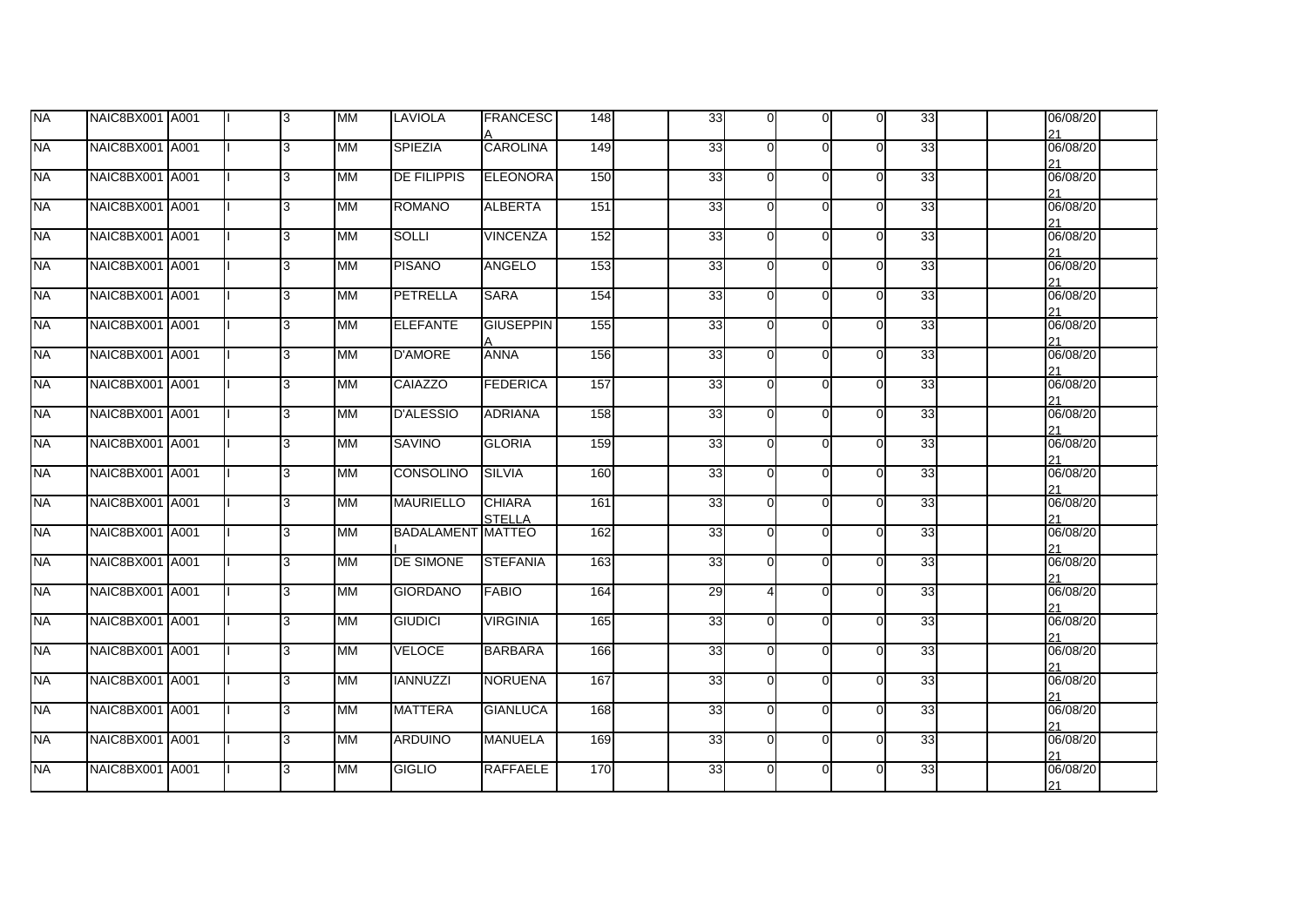| <b>I</b> NA | NAIC8BX001 A001 |  | 3  | <b>MM</b> | CAROTENUT NADIA<br>$\Omega$ |                                  | $171$            | 33    | $\mathbf{0}$   | $\overline{0}$ | $\overline{0}$ | 33     | 06/08/20<br>21       |
|-------------|-----------------|--|----|-----------|-----------------------------|----------------------------------|------------------|-------|----------------|----------------|----------------|--------|----------------------|
| <b>I</b> NA | NAIC8BX001 A001 |  | 3  | <b>MM</b> | <b>SANNINO</b>              | <b>FRANCESC</b>                  | $\overline{172}$ | 33    | $\Omega$       | $\Omega$       | $\overline{0}$ | 33     | 06/08/20<br>21       |
| <b>NA</b>   | NAIC8BX001 A001 |  | 3  | MМ        | <b>GARBIN</b>               | <b>ROBERTA</b>                   | 173              | 33    | $\Omega$       | $\Omega$       | $\overline{O}$ | 33     | 06/08/20             |
| <b>NA</b>   | NAIC8BX001 A001 |  | 3  | <b>MM</b> | CARNEVALE                   | <b>ELENA</b>                     | 174              | 33    | $\Omega$       | $\Omega$       | $\overline{O}$ | 33     | 21<br>06/08/20       |
| <b>INA</b>  | NAIC8BX001 A001 |  | 3  | <b>MM</b> | RONDINELLA NICOLETTA        |                                  | 175              | 33    | $\Omega$       | $\Omega$       | $\Omega$       | 33     | 21<br>06/08/20       |
| <b>NA</b>   | NAIC8BX001 A001 |  | 3  | <b>MM</b> | <b>CASTELLUCCI ADELE</b>    |                                  | 176              | 33    | $\Omega$       | $\Omega$       | $\overline{O}$ | 33     | 21<br>06/08/20       |
| <b>NA</b>   | NAIC8BX001 A001 |  | 3  | МM        | ∩<br><b>CIRANNA</b>         | <b>MARIA</b>                     | 177              | 33    | $\Omega$       | $\Omega$       | $\overline{0}$ | 33     | 21<br>06/08/20<br>21 |
| <b>NA</b>   | NAIC8BX001 A001 |  | 3  | <b>MM</b> | <b>SENA</b>                 | <b>LUISA</b><br><b>CONSIGLIA</b> | 178              | 33    | $\Omega$       | $\Omega$       | $\overline{0}$ | 33     | 06/08/20             |
| <b>NA</b>   | NAIC8BX001 A001 |  | 3  | <b>MM</b> | <b>DI DATO</b>              | <b>MASSIMO</b>                   | 179              | 33    | $\Omega$       | $\Omega$       | $\overline{0}$ | 33     | 21<br>06/08/20<br>21 |
| <b>NA</b>   | NAIC8BX001 A001 |  | Iз | MM        | <b>SCALA</b>                | <b>ANGELA</b>                    | 180              | 33    | $\Omega$       | $\Omega$       | $\overline{0}$ | 33     | 06/08/20<br>21       |
| <b>NA</b>   | NAIC8BX001 A001 |  | Iз | MМ        | <b>POLLASTRO</b>            | <b>GEMMA</b>                     | 181              | 29    | 3,50           | $\overline{0}$ | $\overline{0}$ | 32,50  | 06/08/20<br>21       |
| <b>NA</b>   | NAIC8BX001 A001 |  | Iз | <b>MM</b> | <b>IZZO</b>                 | <b>MATTEO</b>                    | 182              | 25,50 | 6              | $\Omega$       | $\overline{0}$ | 31,50  | 06/08/20<br>21       |
| <b>NA</b>   | NAIC8BX001 A001 |  | 3  | MM        | <b>SERAFINO</b>             | <b>MARIAGRA</b><br>7IA.          | 183              | 27    |                | $\Omega$       | $\overline{0}$ | 31     | 06/08/20<br>21       |
| <b>NA</b>   | NAIC8BX001 A001 |  | 3  | <b>MM</b> | <b>MANNA</b>                | <b>GIANLUCA</b>                  | 184              | 28    | $\mathbf{3}$   | $\Omega$       | $\overline{0}$ | 31     | 06/08/20<br>21       |
| <b>NA</b>   | NAIC8BX001 A001 |  | Iз | <b>MM</b> | <b>CALVANESE</b>            | <b>LUIGIA</b>                    | 185              | 28,50 | 2,50           | $\Omega$       | $\overline{0}$ | 31     | 06/08/20<br>21       |
| NΑ          | NAIC8BX001 A001 |  | 3  | MM        | <b>DI PINTO</b>             | <b>GENNARO</b>                   | 186              | 28    |                | $\Omega$       | $\overline{0}$ | 31     | 06/08/20<br>21       |
| <b>NA</b>   | NAIC8BX001 A001 |  | 3  | <b>MM</b> | <b>AURICCHIO</b>            | <b>CRISTIAN</b>                  | 187              | 26,50 | Δ              | $\Omega$       | $\overline{0}$ | 30,50  | 06/08/20             |
|             |                 |  |    |           |                             | <b>ANTONIO</b>                   |                  |       |                |                |                |        | 21                   |
| <b>NA</b>   | NAIC8BX001 A001 |  | Iз | <b>MM</b> | <b>SASSO</b>                | <b>CLAUDIA</b>                   | 188              | 29    | 1,50           | $\Omega$       | $\overline{0}$ | 30,50  | 06/08/20<br>21       |
| <b>NA</b>   | NAIC8BX001 A001 |  | Iз | МM        | <b>SIGNORI</b>              | <b>CLAUDIA</b>                   | 189              | 29    |                | $\Omega$       | $\mathsf{O}$   | 30X    | 06/08/20<br>21       |
| <b>I</b> NA | NAIC8BX001 A001 |  | 3  | <b>MM</b> | <b>PICARDI</b>              | <b>GIULIANA</b>                  | 190              | 25    | $5 \mid$       | $\Omega$       | $\overline{0}$ | 30     | 06/08/20<br>21       |
| <b>NA</b>   | NAIC8BX001 A001 |  | 3  | MМ        | <b>BASSO</b>                | <b>STEFANIA</b>                  | 191              | 29    |                | $\Omega$       | $\mathbf{0}$   | 30     | 06/08/20<br>21       |
| <b>NA</b>   | NAIC8BX001 A001 |  | 3  | <b>MM</b> | <b>IACOMINO</b>             | <b>ILARIA</b>                    | 192              | 27,50 | $\overline{2}$ | $\Omega$       | $\overline{0}$ | 29,50X | 06/08/20<br>21       |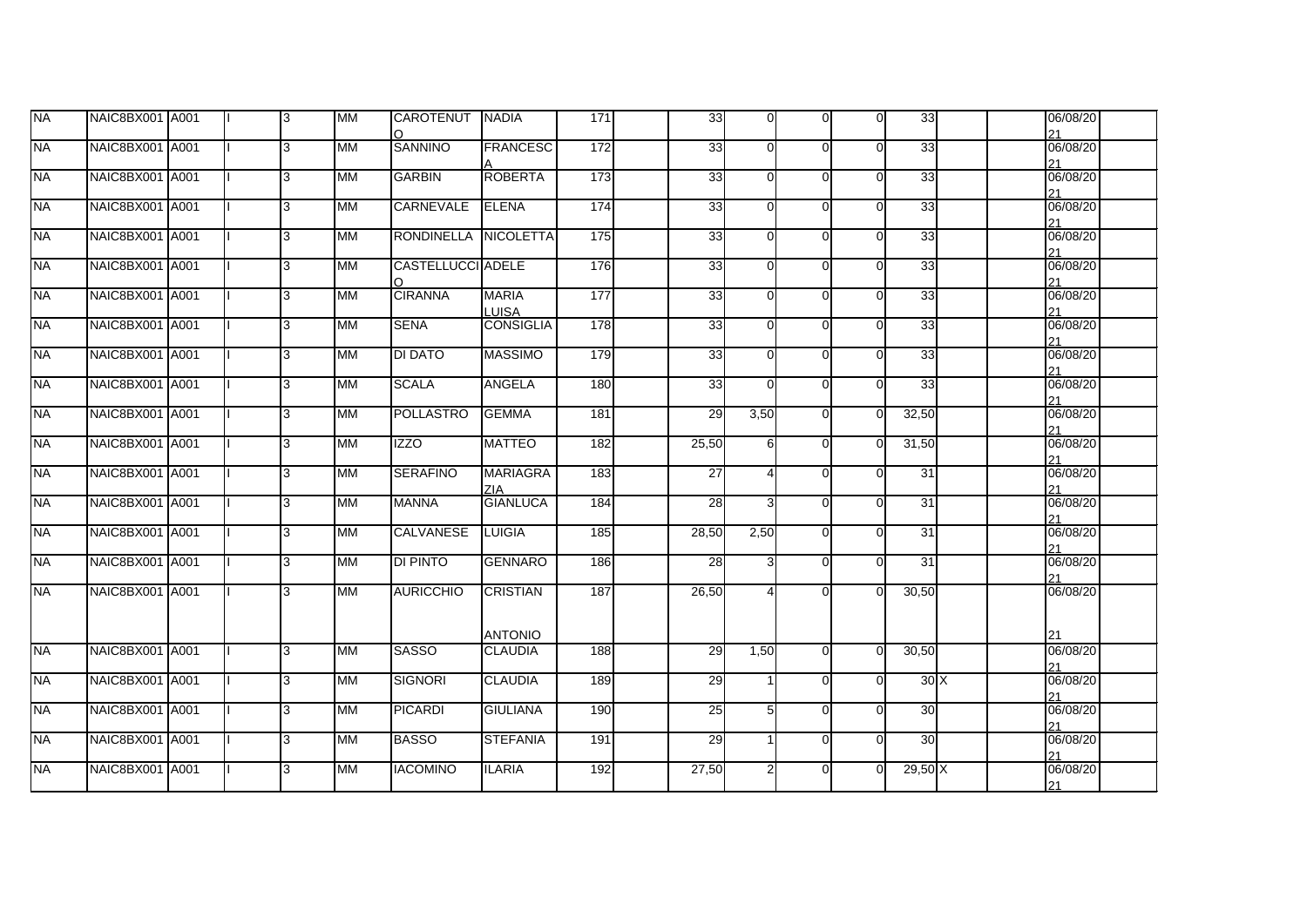| <b>NA</b> | NAIC8BX001 A001 |  | 13  | <b>MM</b> | <b>ESPOSITO</b>           | <b>TERESA</b>                   | 193 | 25,50           | $\overline{4}$ | $\Omega$ | $\overline{0}$ | 29,50   |  | 06/08/20<br>21 |  |
|-----------|-----------------|--|-----|-----------|---------------------------|---------------------------------|-----|-----------------|----------------|----------|----------------|---------|--|----------------|--|
| <b>NA</b> | NAIC8BX001 A001 |  | l3  | MM        | <b>DE STASIO</b>          | <b>FEDERICA</b>                 | 194 | 28              | 1,50           | $\Omega$ | $\Omega$       | 29,50   |  | 06/08/20<br>21 |  |
| <b>NA</b> | NAIC8BX001 A001 |  | 3   | MМ        | <b>NORCARO</b>            | <b>CARMELA</b>                  | 195 | 29              | $\Omega$       | $\Omega$ | $\Omega$       | 29 X    |  | 06/08/20<br>21 |  |
| <b>NA</b> | NAIC8BX001 A001 |  | l3. | <b>MM</b> | <b>ROTA</b>               | <b>FRANCESC</b>                 | 196 | 29              | $\Omega$       | $\Omega$ | $\Omega$       | 29X     |  | 06/08/20<br>21 |  |
| <b>NA</b> | NAIC8BX001 A001 |  | l3  | <b>MM</b> | <b>RIANNA</b>             | <b>FELICITA</b>                 | 197 | $\overline{28}$ |                | $\Omega$ | $\Omega$       | 29X     |  | 06/08/20<br>21 |  |
| <b>NA</b> | NAIC8BX001 A001 |  | 3   | <b>MM</b> | <b>PISCIOTTA</b>          | <b>MARIA</b><br><b>GIOVANNA</b> | 198 | 29              | U              | ∩        | $\Omega$       | 29      |  | 06/08/20<br>21 |  |
| <b>NA</b> | NAIC8BX001 A001 |  | l3  | MM        | <b>BALDASSARR ROBERTA</b> |                                 | 199 | 29              | $\overline{0}$ | $\Omega$ | $\Omega$       | 29      |  | 06/08/20<br>21 |  |
| <b>NA</b> | NAIC8BX001 A001 |  | 3   | <b>MM</b> | <b>BLANDINO</b>           | <b>FRANCESC</b>                 | 200 | 29              | O              | $\Omega$ | $\Omega$       | 29      |  | 06/08/20<br>21 |  |
| <b>NA</b> | NAIC8BX001 A001 |  | l3  | MM        | <b>DIANA</b>              | <b>COSTANTI</b><br>NO.          | 201 | 29              | $\Omega$       | $\Omega$ | $\Omega$       | 29      |  | 06/08/20<br>21 |  |
| <b>NA</b> | NAIC8BX001 A001 |  | l3. | MM        | <b>BORRINO</b>            | <b>CARMINE</b>                  | 202 | 29              | $\Omega$       | $\Omega$ | $\Omega$       | 29      |  | 06/08/20<br>21 |  |
| <b>NA</b> | NAIC8BX001 A001 |  | 3   | <b>MM</b> | <b>IACOVIELLO</b>         | <b>GRAZIA</b>                   | 203 | 29              | $\Omega$       | ∩        | $\Omega$       | 29      |  | 06/08/20<br>21 |  |
| <b>NA</b> | NAIC8BX001 A001 |  | 3   | MM        | <b>FALZARANO</b>          | <b>SIMONE</b>                   | 204 | 28              |                | $\Omega$ | $\Omega$       | 29      |  | 06/08/20<br>21 |  |
| <b>NA</b> | NAIC8BX001 A001 |  | l3  | <b>MM</b> | <b>GARGIULO</b>           | <b>MONICA</b>                   | 205 | $\overline{23}$ | $\Omega$       | $\Omega$ | 6              | 29      |  | 06/08/20<br>21 |  |
| <b>NA</b> | NAIC8BX001 A001 |  | 3   | MM        | <b>RUSSO</b>              | <b>FRANCESC</b>                 | 206 | 27,50           | 1,50           | $\Omega$ | $\Omega$       | 29      |  | 06/08/20<br>21 |  |
| <b>NA</b> | NAIC8BX001 A001 |  | 3   | MM        | <b>STELLATO</b>           | <b>MARIA</b><br><b>ELENA</b>    | 207 | 29              | O              | $\Omega$ | $\Omega$       | 29      |  | 06/08/20<br>21 |  |
| <b>NA</b> | NAIC8BX001 A001 |  | l3. | MM        | COPPOLA                   | <b>RACHELE</b>                  | 208 | 29              | $\Omega$       | $\Omega$ | $\Omega$       | 29      |  | 06/08/20<br>21 |  |
| <b>NA</b> | NAIC8BX001 A001 |  | 3   | <b>MM</b> | <b>GIARDINO</b>           | <b>ANTONELL</b>                 | 209 | 28              |                | $\Omega$ | $\Omega$       | 29      |  | 06/08/20<br>21 |  |
| <b>NA</b> | NAIC8BX001 A001 |  | 3   | MM        | <b>VARRIALE</b>           | <b>DANILO</b>                   | 210 | 27,50           |                | $\Omega$ | $\Omega$       | 28,50 X |  | 06/08/20<br>21 |  |
| <b>NA</b> | NAIC8BX001 A001 |  | l3  | <b>MM</b> | CRISCITIELLO MARIO        |                                 | 211 | 27,50           |                | $\Omega$ | $\Omega$       | 28,50 X |  | 06/08/20<br>21 |  |
| <b>NA</b> | NAIC8BX001 A001 |  | l3. | MM        | <b>LEONE</b>              | <b>CHIARA</b>                   | 212 | 28,50           | $\Omega$       | $\Omega$ | $\Omega$       | 28,50   |  | 06/08/20<br>21 |  |
| <b>NA</b> | NAIC8BX001 A001 |  | l3. | MM        | <b>ACQUAVIVA</b>          | <b>SABRINA</b>                  | 213 | 28,50           | $\Omega$       | $\Omega$ | $\Omega$       | 28,50   |  | 06/08/20<br>21 |  |
| <b>NA</b> | NAIC8BX001 A001 |  | 3   | МM        | <b>VENEZIA</b>            | <b>ALESSAND</b><br><b>RA</b>    | 214 | 27              | 1,50           | $\Omega$ | $\Omega$       | 28,50   |  | 06/08/20<br>21 |  |
| <b>NA</b> | NAIC8BX001 A001 |  | 3   | <b>MM</b> | <b>RUSCIANO</b>           | <b>RAFFAELE</b>                 | 215 | 27              |                | $\Omega$ | $\Omega$       | 28 X    |  | 06/08/20<br>21 |  |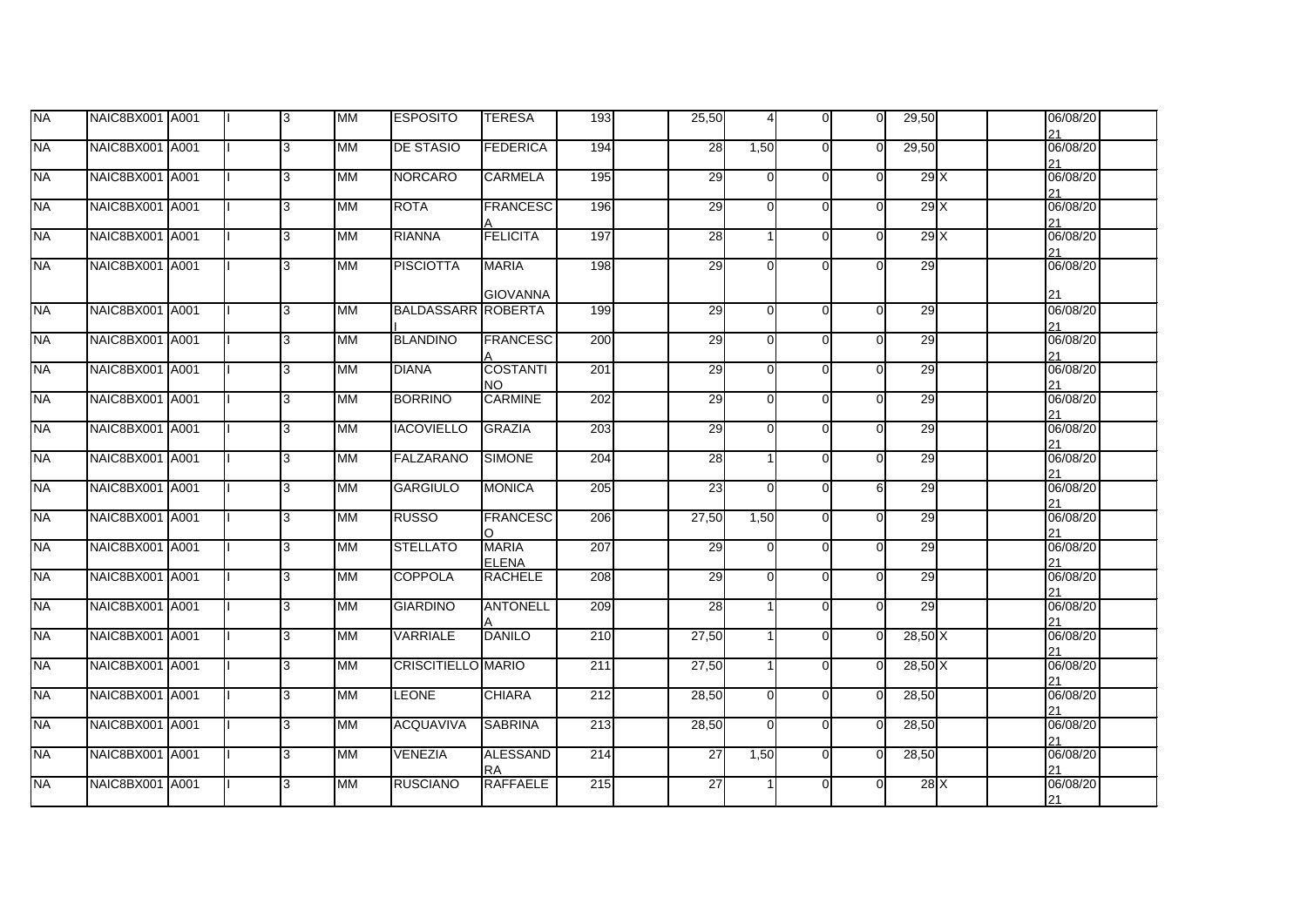| <b>NA</b>   | NAIC8BX001 A001 |  | 3 | МM        | <b>PALAMARA</b>     | <b>DOMENICO</b>         | 216 | 28              | $\Omega$ | $\Omega$ | $\Omega$ | 28X             |  | 06/08/20<br>21 |  |
|-------------|-----------------|--|---|-----------|---------------------|-------------------------|-----|-----------------|----------|----------|----------|-----------------|--|----------------|--|
| <b>NA</b>   | NAIC8BX001 A001 |  | 3 | <b>MM</b> | <b>DE FALCO</b>     | <b>MASSIMO</b>          | 217 | 28              | $\Omega$ | $\Omega$ | $\Omega$ | 28X             |  | 06/08/20<br>21 |  |
| <b>INA</b>  | NAIC8BX001 A001 |  | 3 | <b>MM</b> | <b>DI SARNO</b>     | <b>DOMENICO</b>         | 218 | 28              | $\Omega$ | $\Omega$ | $\Omega$ | 28X             |  | 06/08/20<br>21 |  |
| <b>NA</b>   | NAIC8BX001 A001 |  | 3 | MM        | <b>CAVALLARO</b>    | <b>SEVERINO</b>         | 219 | 28              | $\Omega$ | $\Omega$ | $\Omega$ | 28X             |  | 06/08/20<br>21 |  |
| <b>I</b> NA | NAIC8BX001 A001 |  | 3 | МM        | <b>SARDI</b>        | <b>DORIANA</b>          | 220 | 28              | $\Omega$ | $\Omega$ | $\Omega$ | 28X             |  | 06/08/20<br>21 |  |
| <b>NA</b>   | NAIC8BX001 A001 |  | 3 | <b>MM</b> | <b>CERINO</b>       | <b>SATURNIN</b>         | 221 | $\overline{28}$ | $\Omega$ | $\Omega$ | $\Omega$ | $\overline{28}$ |  | 06/08/20<br>21 |  |
| <b>NA</b>   | NAIC8BX001 A001 |  | 3 | <b>MM</b> | <b>MELONE</b>       | <b>ROSSELLA</b>         | 222 | 28              | $\Omega$ | $\Omega$ | $\Omega$ | $\overline{28}$ |  | 06/08/20<br>21 |  |
| <b>NA</b>   | NAIC8BX001 A001 |  | 3 | <b>MM</b> | <b>PACIELLO</b>     | <b>FRANCESC</b>         | 223 | 26,50           | 1,50     | $\Omega$ | $\Omega$ | $\overline{28}$ |  | 06/08/20<br>21 |  |
| <b>NA</b>   | NAIC8BX001 A001 |  | 3 | <b>MM</b> | <b>IAZZETTA</b>     | <b>ANTONIO</b>          | 224 | 28              | $\Omega$ | $\Omega$ | $\Omega$ | 28              |  | 06/08/20<br>21 |  |
| <b>NA</b>   | NAIC8BX001 A001 |  | 3 | <b>MM</b> | <b>PORFIDIA</b>     | <b>LUIGI</b>            | 225 | $\overline{28}$ | $\Omega$ | $\Omega$ | $\Omega$ | $\overline{28}$ |  | 06/08/20<br>21 |  |
| <b>NA</b>   | NAIC8BX001 A001 |  | 3 | <b>MM</b> | <b>GRIMALDI</b>     | <b>ANGELA</b>           | 226 | 28              | $\Omega$ | $\Omega$ | $\Omega$ | 28              |  | 06/08/20<br>21 |  |
| <b>NA</b>   | NAIC8BX001 A001 |  | 3 | <b>MM</b> | <b>SPINELLI</b>     | <b>GIOVANNA</b>         | 227 | $\overline{28}$ | $\Omega$ | $\Omega$ | $\Omega$ | 28              |  | 06/08/20<br>21 |  |
| <b>NA</b>   | NAIC8BX001 A001 |  | 3 | <b>MM</b> | <b>ANDREOLI</b>     | <b>MASSIMILI</b><br>ANO | 228 | $\overline{28}$ | $\Omega$ | $\Omega$ | $\Omega$ | 28              |  | 06/08/20<br>21 |  |
| <b>NA</b>   | NAIC8BX001 A001 |  | 3 | MМ        | <b>SIRICIO</b>      | <b>MARIA</b>            | 229 | 28              | $\Omega$ | ∩        | ∩        | $\overline{28}$ |  | 06/08/20       |  |
|             |                 |  |   |           |                     | <b>CAROLINA</b>         |     |                 |          |          |          |                 |  | 21             |  |
| <b>NA</b>   | NAIC8BX001 A001 |  | 3 | <b>MM</b> | <b>RICCIARDI</b>    | <b>PAOLA</b>            | 230 | 28              | $\Omega$ | $\Omega$ | $\Omega$ | 28              |  | 06/08/20<br>21 |  |
| <b>NA</b>   | NAIC8BX001 A001 |  | 3 | MМ        | <b>SCARPETTA</b>    | <b>ALFONSO</b>          | 231 | 28              | $\Omega$ | $\Omega$ | $\Omega$ | 28              |  | 06/08/20<br>21 |  |
| <b>NA</b>   | NAIC8BX001 A001 |  | 3 | <b>MM</b> | <b>GASPERINI</b>    | <b>ENRICA</b>           | 232 | 27,50           | $\Omega$ | $\Omega$ | $\Omega$ | $27,50$ X       |  | 06/08/20<br>21 |  |
| <b>NA</b>   | NAIC8BX001 A001 |  | 3 | <b>MM</b> | DE STEFANO ANNALISA |                         | 233 | 27,50           | $\Omega$ | $\Omega$ | $\Omega$ | $27,50$ X       |  | 06/08/20<br>21 |  |
| <b>NA</b>   | NAIC8BX001 A001 |  | 3 | MM        | <b>PALUMBO</b>      | <b>GRAZIA</b>           | 234 | $\overline{23}$ | 4,50     | $\Omega$ | $\Omega$ | 27,50           |  | 06/08/20<br>21 |  |
| <b>NA</b>   | NAIC8BX001 A001 |  | 3 | MМ        | <b>CHINESE</b>      | ZENIA                   | 235 | 27,50           | $\Omega$ | $\Omega$ | $\Omega$ | 27,50           |  | 06/08/20<br>21 |  |
| <b>NA</b>   | NAIC8BX001 A001 |  | 3 | MM        | <b>INFANTINO</b>    | <b>MARIA</b>            | 236 | 27,50           | $\Omega$ | $\Omega$ | $\Omega$ | 27,50           |  | 06/08/20       |  |
|             |                 |  |   |           |                     | <b>ROSARIA</b>          |     |                 |          |          |          |                 |  | 21             |  |
| <b>NA</b>   | NAIC8BX001 A001 |  | 3 | <b>MM</b> | <b>PORTOLANO</b>    | <b>GABRIELLA</b>        | 237 | 26              |          | $\Omega$ | $\Omega$ | 27X             |  | 06/08/20<br>21 |  |